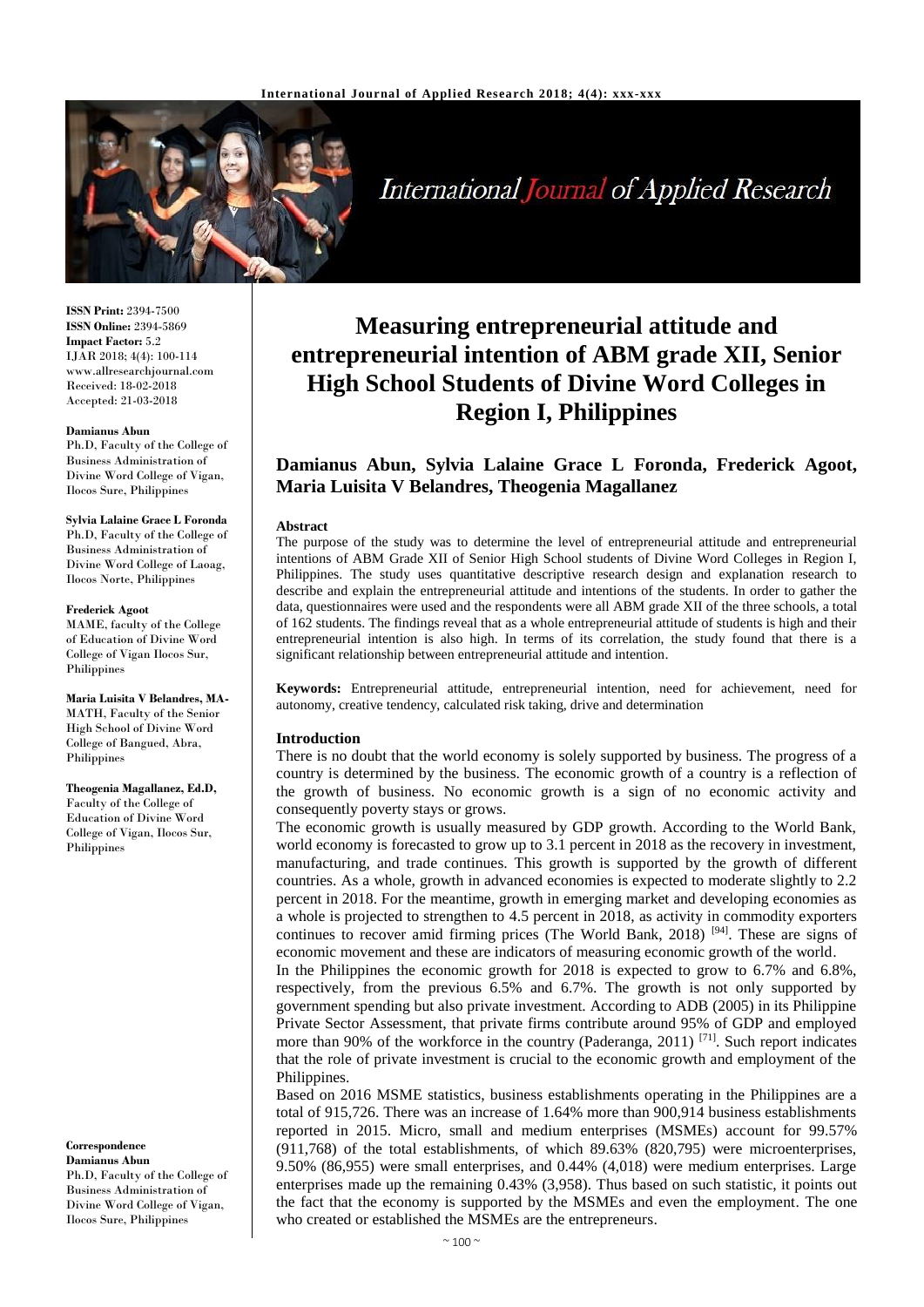Entrepreneurs are defined as individual persons who do not want to be employed by the government or by other firms but creates their own business and employee themselves and others. These individuals are usually seen as an innovator, a source of new ideas, goods, services and business/or procedures (Investopedia, n.d). They play a key role in any economy. Without them the economy cannot go forward and poverty remains. These are the people who have the skills and initiative necessary to anticipate current and future needs and bring good new ideas to market. The purpose of opening business courses in senior high school and college is not to prepare individual persons for employment but they are prepared to be entrepreneurs. They are expected to open business in the future and create jobs for others. It is along such purpose, the current study would like to find out if ABM (Accounting, Business, Management) grade XII students of Senior High School of Divine Word Colleges have the entrepreneurial attitude and have the intentions to create business in the future.

# **The Importance of the Study**

The output of the study will be useful for curriculum developers to redesign the content of the curriculum in order to match with the objective of such course to prepare students to be entrepreneurs. It can also be used to reorient the students about the basic purpose of their intention to take up ABM (Accounting, Business and Management) programs.

# **Theoretical Framework**

# **Understanding Entrepreneurship**

Entrepreneurship is originated from French word, *entreprendre*, meaning "to undertake. It is to undertake new business ventures. There are many other definitions about entrepreneurship but there are no common agreements about the definitions. Commonly believe that entrepreneurship is the creation of new business. It begins with economic opportunities to exploit and the capital to turn the economic opportunity into real business. It begins with the journey of exploration and risk management to create value for profit and social good (Manisha  $\&$  Singh, 2016)  $[60]$ . Entrepreneurship has often been viewed through the image of the entrepreneur, the sole hero of modern times. Today entrepreneurship is regarded as one of the best economic development strategies to develop a country's economic growth. It is considered as a major engine driving many nations' economic growth, innovation and competitiveness. It is a strategy that can be used to solve poverty issues (Ressurection, 2011). Due to its importance to develop the economy, in recent years, the government's attention to entrepreneurship has been increasing and attention comes from educational sector and business support groups. Nurturing entrepreneurship has become an explicit policy priority for many governments (OECD, 2006) [69]. Entrepreneurship is viewed as a critical activity to regenerate and sustain economic growth in strong economies and also as a means of boosting employment and productivity in depressed regions or in developing countries. Recognizing the importance of entrepreneurship in terms of economic growth and employment, therefore acquiring entrepreneurship skills is the best option for every student who are interested to be entrepreneur in the future. It is important because it contributes to variety of benefits and functions that change individual's life (Abdul-Rahman,

2000; Sidek, 2008)<sup>[3, 90]</sup>. This is the reason why the interest in learning entrepreneurship is increasing. It opens the eyes of many people or students to see opportunities (Mohd-Saleh,  $2002$ )  $[64]$ . It is a reality that many college graduates are unable to find job after graduation because vacant job opportunities out there are limited, the competition is high. That is the main reason why entrepreneurship education is included in the school curriculum for the fact that students should not expect to be employed by others or by the government but to create job for themselves and by doing so they contribute to social and economic welfare (Ramos, 2014) [75] .

Who are the entrepreneurs? These are the people who see the economic opportunity, figures out a way to acquire the needed resources, and acts to turn the opportunity unto business opportunity. They use their financial resources to create business and employment and consequently improve well-being of the people or the community. Entrepreneurship can also help individuals, families, organizations, and communities turn opportunities into actions to maintain or increase well-being  $(Cox, 2011)$ <sup>[22]</sup>. Without entrepreneurs, the world economy cannot grow and prosperity cannot be achieved. They are the inventors who generate new ideas and finding ways create something new that is beneficial to the society. These are the people who will not just look around and see problems but when they look around, they will see opportunities. They are achievers who are willing to work long and hard to reach their personal goals. They like to plan and are committed to making things happen.

# **The role of education in creating entrepreneurs**

The questions of how the university can contribute through education entrepreneurial mindsets. It is still debatable whether teachers in the classroom are the right people to teach entrepreneurship and if it can be learned. Some argue that the only way skills and entrepreneurial mindsets can be taught is by entrepreneurs themselves dissecting their successes and failures and sharing real-world, practical experience. It means that entrepreneurs should go to classroom and share their experience. Others say entrepreneurship cannot be taught; that successful entrepreneurs have distinct traits which are innate, and that certain people are hard-wired to see opportunities and pursue them through new and innovative means (Sarasvathy, 2015)<sup>[84]</sup>.

When we think of entrepreneurial mindset, it will be hard to reconcile with the traditional education that we have. The traditional education is teaching students with casual thinking method or predictive thinking (Sarasvathy, 2015) [84], in the sense that the students are taught how to go into business. She further says that when someone go to business, the first thing he/she should do is to scan the environment, envision the business, then establish the mission and objectives, determine key result areas, performance indicators and strategies. Students are taught that when they are following those standards of operating procedures, they would be successful. Such method may not work with those who have entrepreneurial mindsets and behaviors which are relying on creative thinking. Creativity is learned not through sitting down in the classroom but by experiencing and applying creative thinking processes. Robinson (n.d) challenges such traditional education. He contends that we learn to be innovative and entrepreneurial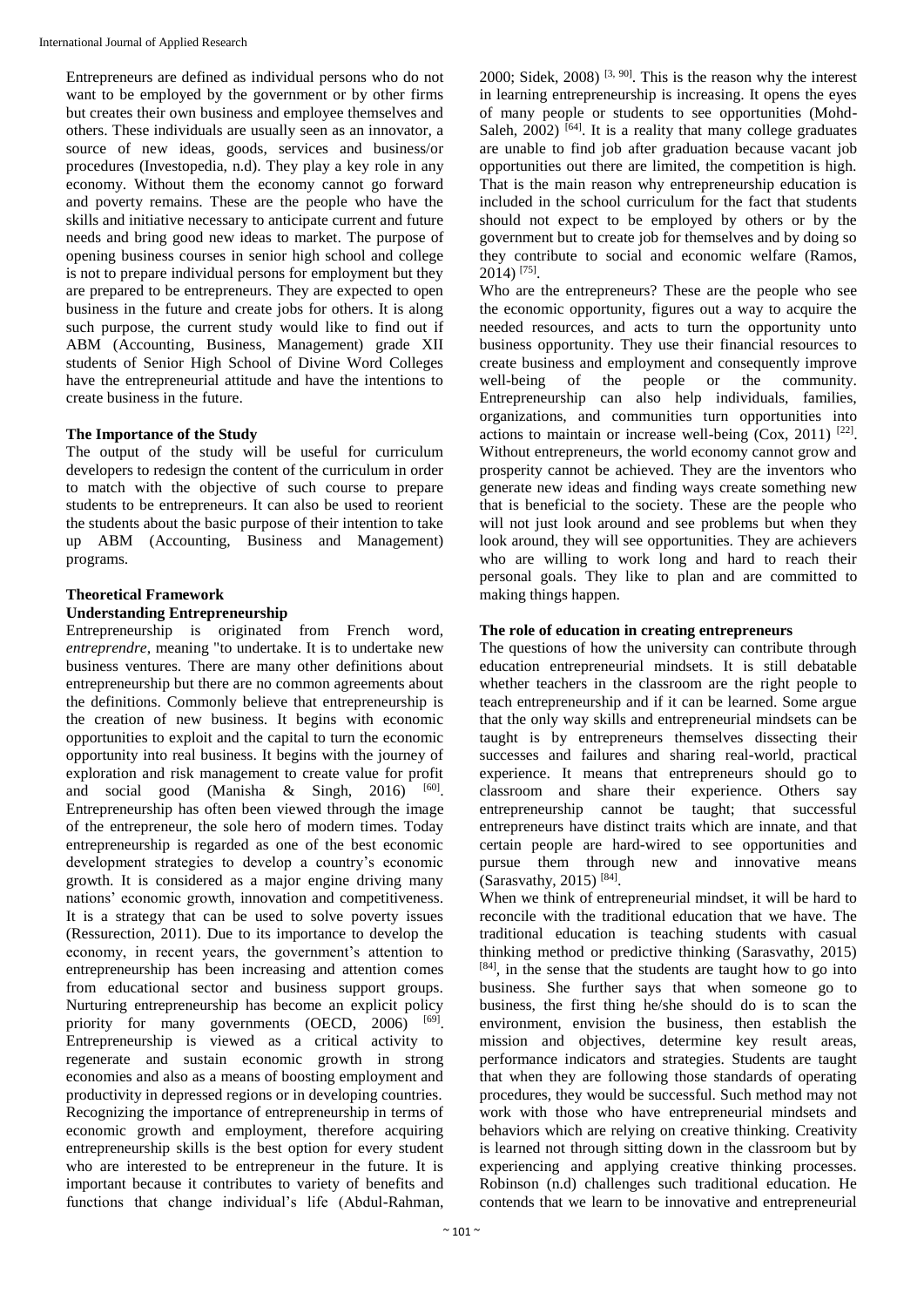by exploring, questioning assumptions, using imagination and synthesizing information. Robinson asserts that traditional education's emphasis on conformity, compliance and a linear path stifles this (Rogan, 2015) [81]. Entrepreneurs are by nature effectual reasoning. They do not begin with a specific goal or mission or objective. Instead, it begins with a given set of means and allows goals to emerge contingently over time from the varied imagination and diverse aspirations of the founders and the people they interact with (Sarasvathy, 2015)<sup>[84]</sup>.

Going by the idea of effectual reasoning, now we have a problem of the relevance of education because effectual thinking is not necessarily learned in the classroom setting with a structured mindset, not creativity. Creativity is learned through the process of experience in the field. There is a disconnection between what is going on in the classroom and what is needed to improve the world. This is a particular challenge to all schools. Therefore Fadel (2016) [29] suggest that there must be a closer relationship with the private sector and a tighter bond with companies, start-ups, and the job market, especially for secondary school students, as well as students in technical schools and universities. Through linkages, the school can translate knowledge into practice — converting the fundamental knowledge that grows at the school into real things and real actions that have real consequences for real people. And that translation at the school is entrepreneurship (Toone, 2016)<sup>[97]</sup>. Thus the concern of the schools is how to ensure that education delivers the right skills for the labor market and the growth of entrepreneurship. Fadel  $(2016)$  <sup>[29]</sup> points out two challenges that education faces today. First is education and how to prepare young people for the jobs of tomorrow that do not exist today; and the second is building the economy of tomorrow, the digital economy, the fastest growing sector worldwide, the main driver of innovation and economic growth for the next 50 years. Both challenges are related to entrepreneurship. The skills and values of entrepreneurship are very clear: problem solving, critical thinking, team work and risk taking. Thus the concern here is how to educate students to be problem solver, critical thinker or creative thinker, risk taker and team worker. Though entrepreneurial attitude and behavior may not necessarily be learned in the classroom but it is still recognized that education is important to enhance this attitude and behavior in a better use. School enhances the entrepreneurial attitude by providing them skills that are necessary to handle business process and problem solving.

The world tomorrow is transferred to the youth of today who are still studying. They are entrusted not only to guard what we have now but to build and develop new ones. Therefore education must be able to educate the young generation with the skills and theories in business to be skillful entrepreneurs in the future because it is the entrepreneurs' job to shape the world by developing versatile skill sets and profitable businesses that are crucial to the progress of our economies (FULL FABRIC, 2017) [35]. This challenge demands the school or universities to create an educational environment that foster progressive ideas and innovation, and equip students with the practical knowledge and skills they need to navigate the choppy waters of business ownership. The objective of school curriculum, particularly undergraduate should mainly focus on awareness and motivation elements on becoming entrepreneur. At this level, entrepreneurship contents are to

stimulate students' mindset in self-employment and business start-ups. The content of the curriculum and teaching strategies must be able to create a spirit of a fearless pursuit to push to the limits of conventional wisdom into previously unforeseen and uncommon directions. The objective of graduate and post graduate level is to deliver the necessary skills that relate to entrepreneurship. The contents involved are practical tools such as a business plan, marketing plan, and finance. The components in entrepreneurship education are essential because many scholars reported positive outcomes in the entrepreneurial intention (Abbas, 2013)<sup>[1]</sup>. In fact recent studies have pointed out that entrepreneurial attitude and intention as factors determining entrepreneurial behavior (Ajzen 1991, Fayolle & Gailly 2005)<sup>[65, 30]</sup>. These factors can be considerably influenced by entrepreneurship education (Fayolle *et al*. 2005, Hannan *et al*. 2004, Hannon 2005, Lüthje & Franke 2003, 2004) [30, 40, 42, 56] .

# **Entrepreneurial Attitude**

Many people say that attitude matters. It influences a person to behave in a certain way. In fact the behavior of a person is a reflection of the attitude of the person and who the person is. Therefore Oberko (n.d) contends that entrepreneurs who want to see themselves at the top must take time to work on their attitude. Attitude is assumed to a better explanatory factor for a career choice than demographic variables (Robinson, Stimpson, Huefner & Slatter,  $1991$ )  $[80, 79]$ . They argue that attitude influences confidence, enthusiasm, inclination and aspiration toward entrepreneurship. AJen (2002) defines entrepreneurship as a personal perception toward value, benefit and favorability of entrepreneurship which affect their intention to venture into a new business area. However, others offer different understanding about entrepreneurial attitude. For them, entrepreneurial attitude is not just a matter of personal perception but it is an individual feelings, thought and conations toward entrepreneurship. It is considered as a function of value, belief and favorability of entrepreneurship (Schultz & Oskamp, 1996) [86] . Still others have seen entrepreneurial attitude as personality traits that are born with the person which include achievement oriented, innovation, and entrepreneurial esteem. As personality traits, entrepreneur has been defined as a maker of motivated decisions, and a bearer of risk, as one who undertakes to manage business ventures. Entrepreneur is seen as innovator (Schumpeter, 1934) [87], an organizer and bearer of risk (Shapero, 1975). Newest literature has also characterized entrepreneur as a person who has great imagination, flexibility, creativeness and innovativeness; a person who is ready for conceptual thinking, who sees a change as an opportunity for business (Richards 1999, Kao *et al*. 2002, Timmons 1997) [78, 48] .

Though academic literatures have different views on the entrepreneurial characteristics that are most important, however, building on definitions as well as the findings of literature review that we have presented above, we would like to highlight the following concepts about entrepreneurial attitude that we need to go further into the this study. The basic premise of the study is that the enterprising persons share the same entrepreneurial characteristics and these characteristics may be enhanced or nurtured through education (Caid, 2013).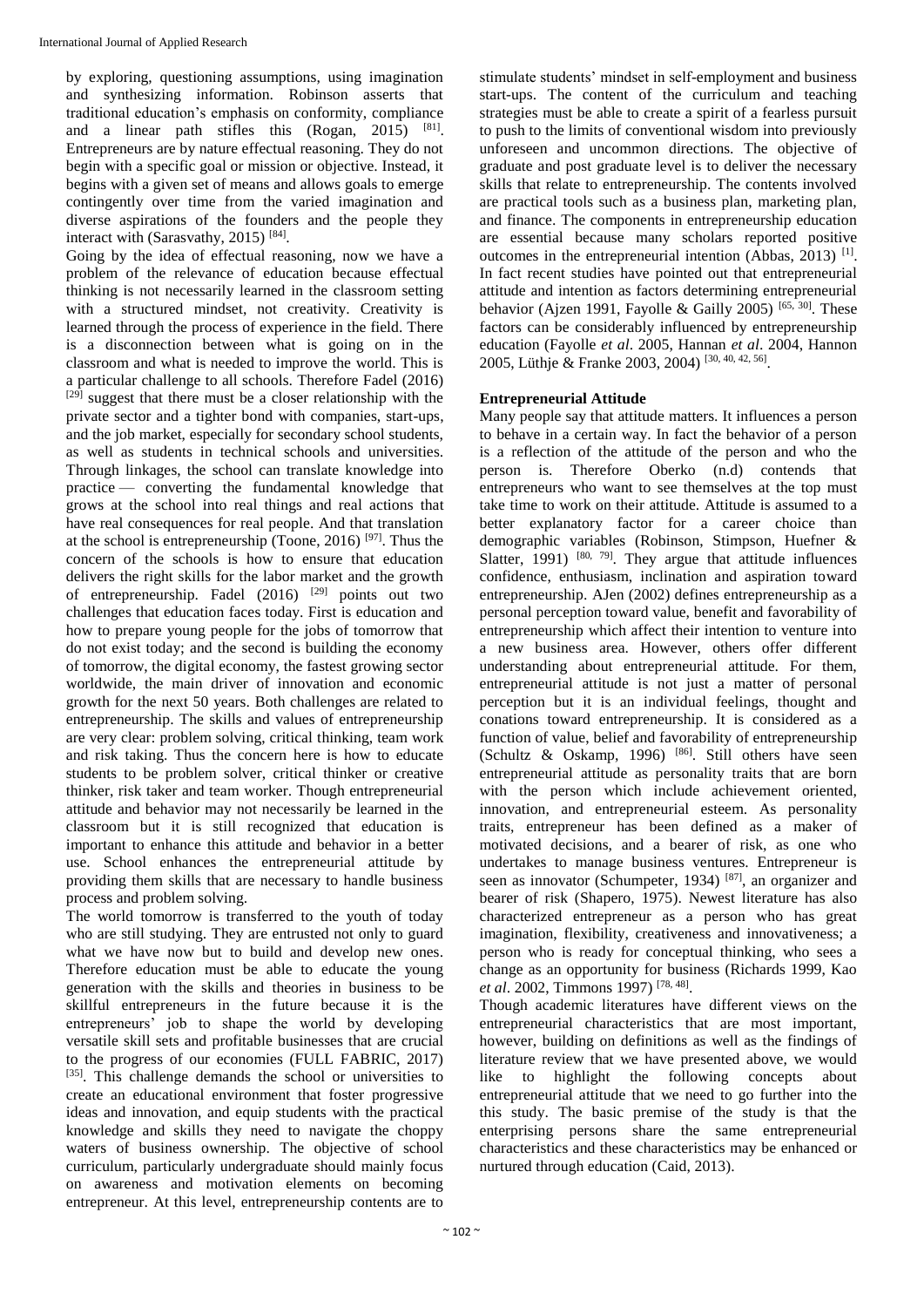# **Need for Achievement**

It has been argued that achievement motivation is the most prevalent theory of entrepreneurship (Johnson, 1990). The concept of Need for Achievement was originated by Henry Murray in 1938 <sup>[65]</sup>. Murray measured nAch with the Thematic Apperception test, where a subject writes a short story about a picture. (Graham, 1994)  $[39]$ . Later the theory was developed further by McClelland and according to him those who have high level of nAch exhibits a strong desire to assume personal responsibility, to set and meet moderately difficult goals, and to receive performance feedback. He believed that nAch was critical to economic development and proposed to provide developing countries with achievement training rather than financial assistance (Carney, 1995)<sup>[20]</sup>. McClelland's work on need achievement found nAch to be a key factor in entrepreneurship. Moreover, McClelland concluded that the relationship between nAch and entrepreneurship meant that nAch was essential to economic development, and that any country that wished to accelerate economic progress should be interested in raising levels of need for achievement within its borders (McClelland, 1961)<sup>[63]</sup>.

The study of McClelland may not be conclusive because it is a fact that some are supporting but many also not supporting the relationship between nAch and entrepreneurship. Babb and Babb, (1992) conducted a study that support the argument of Mcclelland that need for achievement was one trait that differentiated founders and no founders. An Indian study found achievement motivation to be one of seven important factors in the choice of an entrepreneurial career (Stimpson, Narayanan, & Shanthakumar, 1993)  $[93]$ . Their studies indicate that achievement motivation is a valid predictor of entrepreneurial behavior. Sibin Wu (2007) also contends that need for achievement is found to be positively related to entrepreneurial persistence. However the ideas of McClelland are also rejected by some. There are also studies that are rejecting the association of need for achievement and entrepreneurship. Other studies argued that need for achievement cannot be universalized because there are cultural differences. Cultural background may affect the entrepreneurial attitude. The studies have found that cultural background has been seen to play a role in what one value (Landrine, 1992; Maehr & Nicholls, 1980)<sup>[53, 59]</sup> and affect their entrepreneurial attitude. However, as a whole, majority researchers have found that there is interrelation between need for achievement and entrepreneurial attitude.

# **Need for autonomy or independence**

It cannot be denied that need for autonomy is part of human natural tendency. It is inherent human nature (Ryan, 2015). Self – Determination Theory contends that human beings have the propensity to be curious about one's environment and interest in learning and developing one's knowledge. Autonomy represents an inner endorsement of one's actions—the sense that one's actions emanate from oneself and are one's own (Deci & Ryan, 2000)  $[24]$ . Autonomy pertains to striving toward the development and realization of personal goals, values, and interests (Assor, Kaplan, & Roth, 2002) [13].This natural tendency has to be expressed because without it, the individual person may not be happy. However, often time this natural tendency cannot be developed into its full realization because of external control. That is why Angyal  $(1941)$   $[10]$  claims that

personality develops in the context of two conflicting pressures, autonomy and surrender (or homonomy). The desire toward autonomy leads the individual person to be independent, and differentiated from other people and the environment. However, this tendency is met by a countervailing pull toward surrender, felt by the individual as a desire to become part of something greater than oneself, uniting with others and with the physical environment.

Theories that discuss about autonomy argue that individuals are motivated to have the freedom to determine their own direction, their actions and their own life unless it is blocked in some way (Deci and Ryan 1985)  $[23]$ . According to Deci and Ryan  $(1985)$ <sup>[23]</sup> that major constraints on experiencing intrinsic motivation can include stable or transient individual differences in the ways that individuals make sense of events. The tension is experienced by the individual person when there is a confrontation between autonomy orientation and control orientation. Within such environment, the individual person may experience feelings of pressure and anxiety, and action comes to be viewed as controlled by either internal factors not of their making ((Deci and Ryan 1985)  $[23]$ . Both contend that autonomy is the foundation of motivation. For them autonomy is "behaving with full volition and choice."

According to Patel  $(2012)$   $[72]$  that basic motivation for entrepreneurs going into business is not simply to make money but beyond it is autonomy or freedom. Many people are not functioning well and cannot develop their own talent when they are employed by others or working under the control of others. Entrepreneurs display a strong desire for independence and freedom. They have the tendency to do things autonomously and such desire for independence and self-direction has been considered as a predictor of successful entrepreneur. It is always argued that autonomy is the primary sources of entrepreneurs venturing into different economic activities. It is considered as startup motivation because one wants to be free with regard to the what, how, and when aspects of work. They want to control their own destiny what they want to achieve in their life (Gelderen, Jansen & Jonges, 2003). Autonomy is seen therefore as an instrument for the realization of a dream.

# **Creative Tendency**

The game of business today to survive the competition is creativity and innovation. Creativity is defined as the tendency to generate ideas, alternatives, possibilities that may be useful in solving problems, communicating with others. It is also a capability to come up with new ideas to create solution to problems and exploit new opportunities. Creative thinker cannot just accept status quo or the old ways how things are done but one must question the status quo and introduce new ways of doing things. Business as usual is no longer the philosophy of business owner or entrepreneurs nowadays. Thus highly creative entrepreneurs are rule breakers who don't like to conform to norms and traditions of the industry. Business builders constantly look for way to propel their business forward. In this case, the nature of entrepreneur is constant change and therefore one must be comfortable with the unknown environment (Badal, n.d). Creative thinkers are alert to the changes in the environment and always looking for ways how to respond to the changes in the environment and even anticipate what is going to happen in the market. They always evaluate new possibilities, revise their expectations of the imagined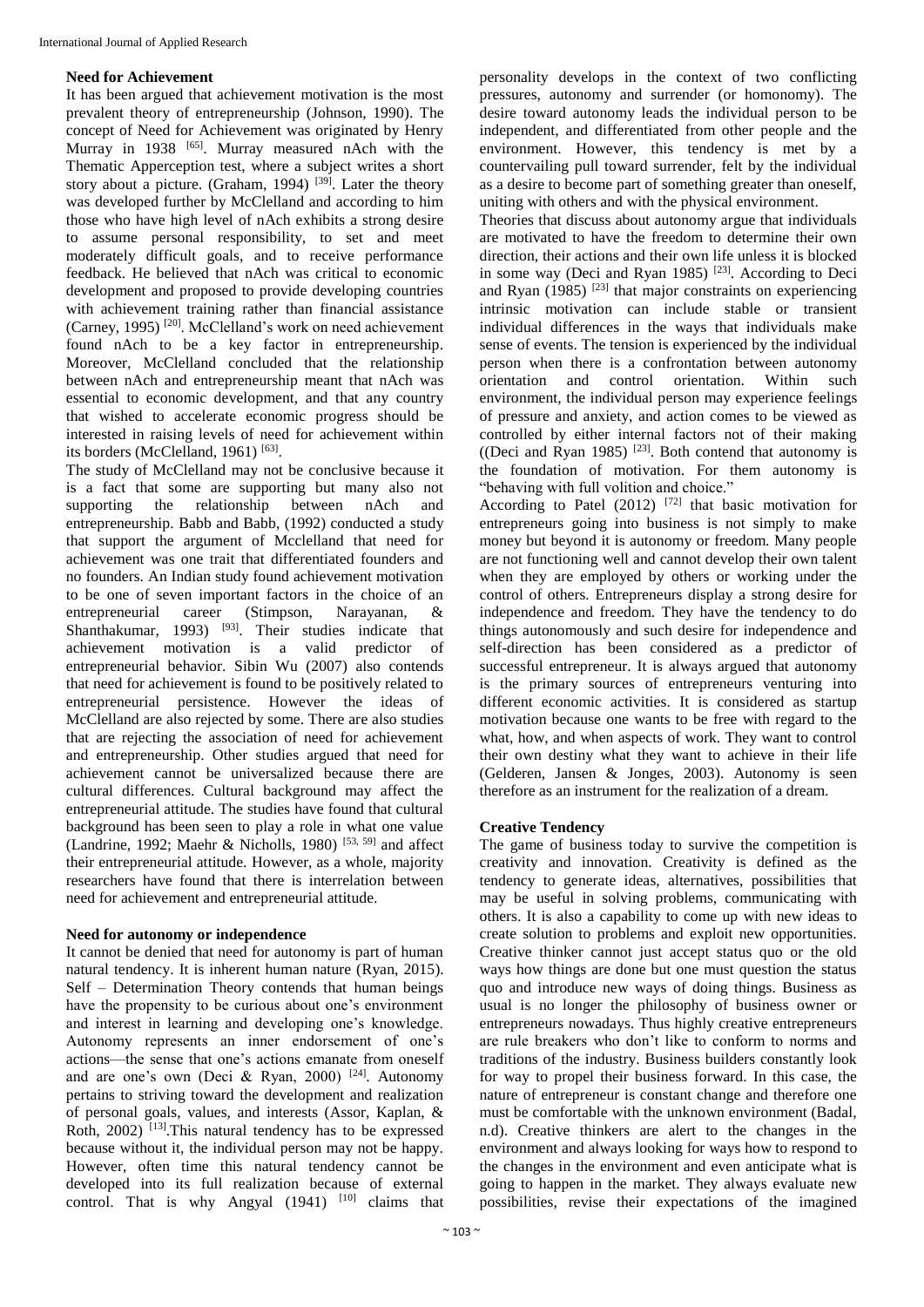future, and formulate fresh action plans to achieve their goals. This endless cycle of new information, new opportunities, and new action plans helps you start ventures or grow existing ones.

Creativity is not given but it is acquired through training or education. It is a skill that an entrepreneur needs to learn and master. Desai (2006) contends that creativity is an important characteristic for an entrepreneur. It was also found that there is a relationship between creative tendency and business success. Entrepreneurs 'mind resolve around new ideas and opportunities for innovation and for change. They continue to examine existing practices and devising ways in order to carry them out in a more efficient and effective way, in terms of both time and cost. In simple words, entrepreneurship works toward the optimization of business  $(Anastasia, 2015)$ <sup>[11]</sup>. They work toward optimizing resources and taking full use of them to create efficient processes. The whole process of entrepreneurship is rooted in creation and exploration of new ideas. When an entrepreneur is able to generate a new idea that is feasible as well as efficient, it gives him an edge over the competition. Creativity helps us think of how to improve existing business practices. It can come up with the most unthinkable ideas and bring innovation into existing practices. Rentschler  $(2010)$ <sup>[76]</sup> in her study found that creativity is always associated with successful entrepreneurs.

# **Calculated Risk Taking**

Creativity and Innovation cannot be separated from risk taking behavior because often time creativity and innovation have no 100% guarantee of success. Some may fail and some may succeed. There is always fear of failure and because of such fear, one can be discouraged to proceed with certain plan or program. Fear of failure is not the nature of entrepreneurs but he/she must be comfortable with uncertainties. However risk taking behavior does not mean recklessness but it is calculated risk taking. Calculated risk taking means that the enterprising person is opportunistic and seeks information and expertise to evaluate if it is worth pursuing the opportunity which will usually involve some risks (Caird, 2013) [19]. Entrepreneurs are characterized by a propensity to take calculated risks. Entrepreneurs know by instinct that gains do not accrue to those who always play safe. Entrepreneur who relentlessly pursues every possibility with little regard to available resources and the cautious entrepreneur who while taking some risks starting the business, may wish to preserve initial gains by taking calculated risks.

Calculated risk means that risk have to be calculated ahead before proceed and see to it that such venture will not be totally a lost. Entrepreneurship is always associated with risk and risk – taking. One of the most important factors in the entrepreneurs' success is their capability to take the risk. That is the only way in order to realize their ideas and dreams (Allah & Nakhaie, 2011)<sup>[9]</sup>. There are several kinds of risks that an entrepreneur has to face and they are: financial risk, job risk if he fails, social and family risk, and mental risk (Allah & Nakhaie, 2011) [9]. Financial risk will happen when the outcome of the venture does not make money. Job risk will be experienced if the venture does not prosper and it might be hard to go back to the old job. Social and family risk may occur particularly at the beginning of the undertaking which is time consuming. It can destroy family relationship. While mental risk is associated with

psychological burden that one has to take during the process of putting up a business. It can cause stress and anxiety.

Others authors have classified risks into several categories such as risk as variance, risk as downside loss, and as opportunity cost (Duxbury & Summers, 2004, Brown & Warner, 1985, March & Shapira, 1987; Shapira, 1994; Lumpkin & Dess, 1996, Gimeno, Folta, Cooper & Woo1997)<sup>[27, 16, 61, 88, 55, 37]</sup>. Risk as variance is understood as financial loss. It is classically measured financially as the stock market return in which changes in the firm's stock price can be largely attributed to specific outcomes. It emerges from measurements of financial leverage. Risk as downside loss is built upon the view that it may be better to forego a positive outcome if in doing so one must first accept a relatively greater possibility of a negative outcome (MacCrimmon & Wehrung, 1986) <sup>[58]</sup>. Finally, risk as opportunity cost means that risk increases with rise in opportunity costs, that is, what entrepreneurs must give up to receive the potential upside gain. It has been argued that risk taking trait coupled with creativity and flexibility is considered a better indicator of the likelihood of starting a business than is achievement motivation.

In summary risk taking is not just about financial loss that an entrepreneur has to consider or calculate but other risk related to the growth and success of the ventures are considered risk that have to be calculated. Before pursuing the plan, one has to analyze the pros and cons if there is greater chance of winning or losing.

# **Drive and Determination**

It cannot be denied that there is no success without determination. Drive and determination are essential ingredients of business success. Gould (2014) [38] contends that drive is an inner quality that makes a person not just accepting status quo but challenging it. It is this drive that brings people to go higher and higher. Because of drive, people are not contented with what they have but they want something more. Drive pushes people to get out of comfort zone and look for new opportunities that can bring them somewhere. Drive in psychology is defined as an urgent basic need pressing for satisfaction because physiological tension, deficiency or imbalance (Encyclopedia Britanica, n.d). Psychological drives are also defined as desire of selfactualization, need for achievement, belongingness and status (BusinessDictionary, n.d). It is an inner arousal and internal motivation to reach a particular goal. There are two different drives and they are drive related to survival which may include the need for food, water and oxygen and acquired drive which is secondary in nature that include the drive for money, intimacy and social approval. Psychologist argues that drives motivate people to reduce desires by choosing responses that will most effectively do so (Hull, 1943)  $[45]$ . It is the motor principle inherent in living organisms that underlies, in the last instance, all their actions. A drive is activity.

English Dictionary defines determination as a quality that one shows when he/she has decided to do something and she/he will not let anything to stop him/her. However, psychologically, determination means perseverance toward the attainment of goal in spite of obstacles (Kirby, Morrow, J., & Yih, 2014)  $[50]$ . It is a state of positive emotional feeling before the attainment of a goal and serves as a source of motivation of the person to pursue certain activity or business. It is an emotion that motivates individual to go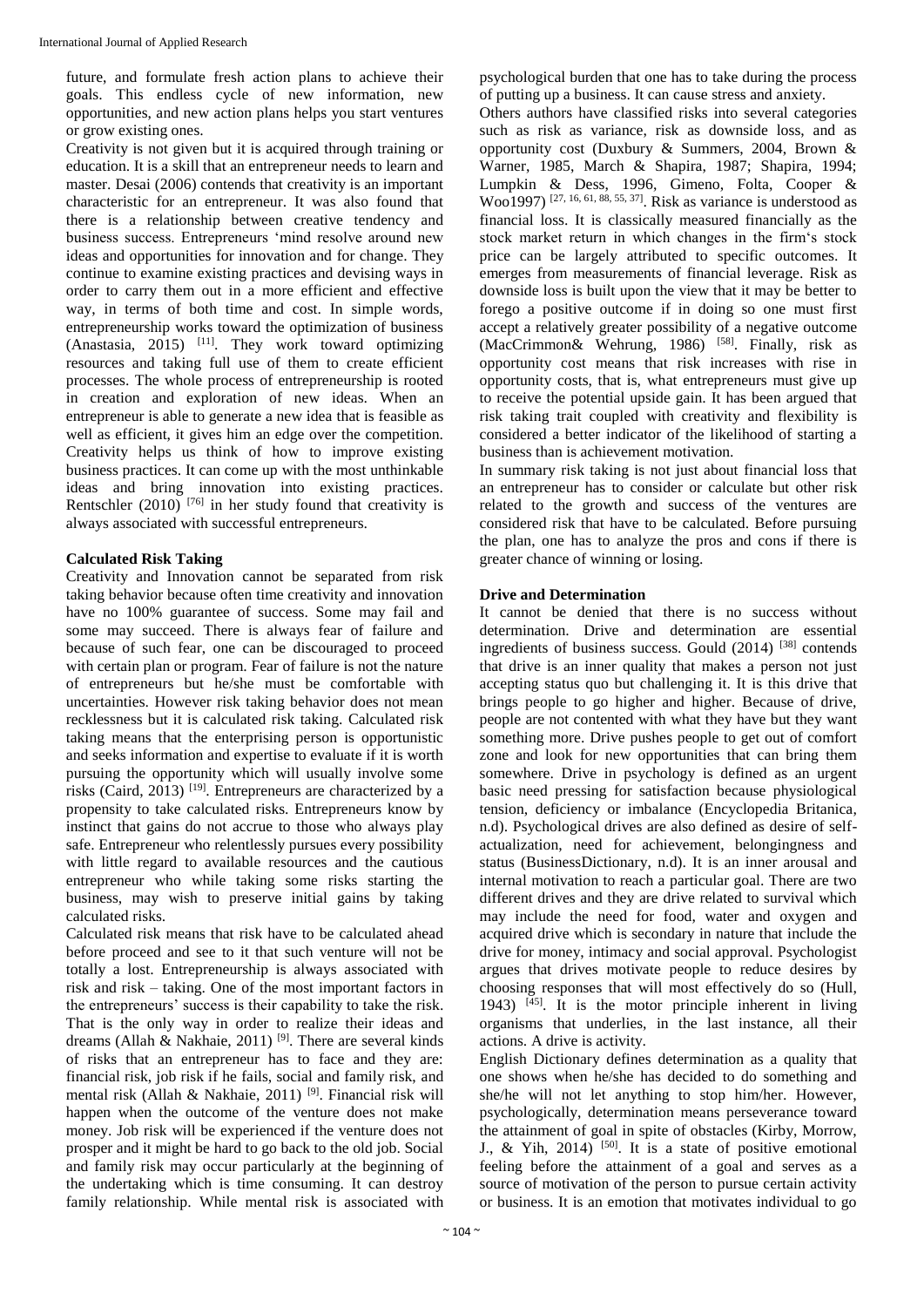into action and results in important outcomes. Under Selfdetermination Theory, self-determination means a volitional actions taken by people based on their own will and it comes from intentional and conscious choice and decision (Nota, Soresi, Ferrari, Wehmeyer, 2011)<sup>[68]</sup>. However, in the context of positive youth development, selfdetermination is not just a motivation but it is the ability to think for one's self and take action consistent with that thought (Catalano, *et.al.* 2004)<sup>[21]</sup>. The purpose of selfdetermination is autonomy, independent thinking, selfadvocacy, empowerment and the ability to live according to values and standards.

Determination is one of the traits that an entrepreneur has. It is what make one an entrepreneur. It is one of the causes why entrepreneur fails when he/she lacks of determination and persistence. It can also be called the will to power. Powered by determination, an entrepreneur would not be thwarted by their defeat but they look at defeat as an opportunity for success. They are determined to make all their endeavors succeed and when they fail, they learn from their failure and try again until they succeed (Adams, n.d). Determination is seen as more important than other factor that inspiring an entrepreneur. It makes an entrepreneur can overcome incredible obstacles and also compensate enormously for other weaknesses.

# **Entrepreneurial Intentions**

Individual's entrepreneurial intentions are important variables to predict their entrepreneurial behaviors. Intentions may reflect into a concrete behavior. However, looking at the definition of intention, researchers have no identical definition about individual's entrepreneurial intentions (Peng, Lu, & Kang, 2012)  $[73]$ . For example, Francis and Banning  $(2001)$  <sup>[34]</sup> defined intention as business orientation, while Korunka, *et.al* (2003) <sup>[52]</sup> defined intention as nascent entrepreneur. Given those different definitions, this study defines the entrepreneurial intention as a mental orientation such as desire, wish and hope influencing their choice of entrepreneurship.

Entrepreneurial intention is considered as personal orientation toward owning a business in the future. Research confirms that entrepreneurial intentions play an important role in the decision to start a new firm. However, the reasons why individual persons go into business may vary depending on many reasons. Many say that a decision to leave a job and go into business can be either personal or organizational reasons; cultural or family background. Personal or psychological reasons why a person goes into business can be caused by the fact that the person has interest to go into business. He/she does not want to be under the control of other person. Those who need for independence may prefer to open their own business and to be the boss of his/her own business. He/she wants to be free and independent in terms of what he/she wants to do in his business. Other researchers also found that personality traits may affect individual's entrepreneurial intentions. They considered personality traits as an important factor. Entrepreneurs who show some personality traits such as strong achievement orientation, strong individual control, and willingness to take risks, endurance, and intelligence (Shaver, 1995)  $^{[89]}$  prefer to establish their own business and become boss for their own business rather than they are controlled by other people, though this might not be the single reason for going into business because other

researchers hold that those personality traits cannot be taken as an effective explanation of their choice of starting business(Gartner, 1985)<sup>[36]</sup>.

Others also leave the job and go into business. It is because of some organizational problems that are not favorable to the employ and employer relationship (Lee, Wong,& foo,  $2009$ )  $^{[59]}$ . When an employees feel that they are not happy and not growing if they continue to work with the same company, they left the company and established their own. There can be other factors such as culture and family background that encourages or discourage an individual person to go into business (Ozalli &Rivenburg, 2015). There are cultures that encourage entrepreneurial behavior but some cultures are not. Even family background and training can become conducive environment for the entrepreneurial behavior to grow. Other researchers also contend that entrepreneurial intention can be caused by subjective reasons such as the expectation of the family, parents and from other important person who are closed or important to them (Krueger, 1993). They also found that entrepreneurship is associated with entrepreneurial attitude and mediated by intentions (Ajzen & Fishbein, 1977)<sup>[5]</sup>.

# **Related studies on entrepreneurial attitude, and entrepreneurial intention**

Knowing the important role of entrepreneurship in job creation and economic growth, there have been growing interest among many researchers to conducted studies on entrepreneurial attitude and entrepreneurial intentions among students. Those studies have been contributing to policy and curriculum development for the schools offering business courses. The intentions of those studies were trying to find out if students possessed entrepreneurial attitude and if those entrepreneurial attitude led to entrepreneurial intention in the future. Similarly, the intention of current study is to find out if students who are taking up accounting, business and management course have entrepreneurial attitude and have entrepreneurial intentions. Citing the importance of entrepreneurship, Bakotic and Kruzic (2010, cited by Sondari, 2014) <sup>[92]</sup> state, that students are generators of the future economic development and their entrepreneurial attitudes and behavior determine the future business activities and sustainability of economy. Such statement was also repeated by The Global Report (2014) of the Global Entrepreneurship Monitor (GEM) which states that proactive approach in the developing of EB and enhancing entrepreneurial intentions requires consistent improving of entrepreneurship education (Singer, Amoros, Arreola,  $2015$  <sup>[91]</sup>. The literature review within entrepreneurial intentions confirms that entrepreneurship education programs are the right and effective for preparing students to be entrepreneurs. Kritskaya,  $(2015)$ <sup>[51]</sup> conducted a review of literature on the effect entrepreneurship education to the entrepreneurial intentions. As a result of the review, she confirms that entrepreneurship education programs are the right and effective tool to enhance entrepreneurial intentions. In consistence with the previous findings, Tshikovhi and Shambare (2015) [97] maintain that entrepreneurship education can influence the entrepreneurial knowledge and entrepreneurial attitude which consequently affect their entrepreneurial intentions. Such finding is also forwarded by the study of Sataniewski  $(2015)$  [85] on student readiness to start their own business among Polish students. His study confirmed that Polish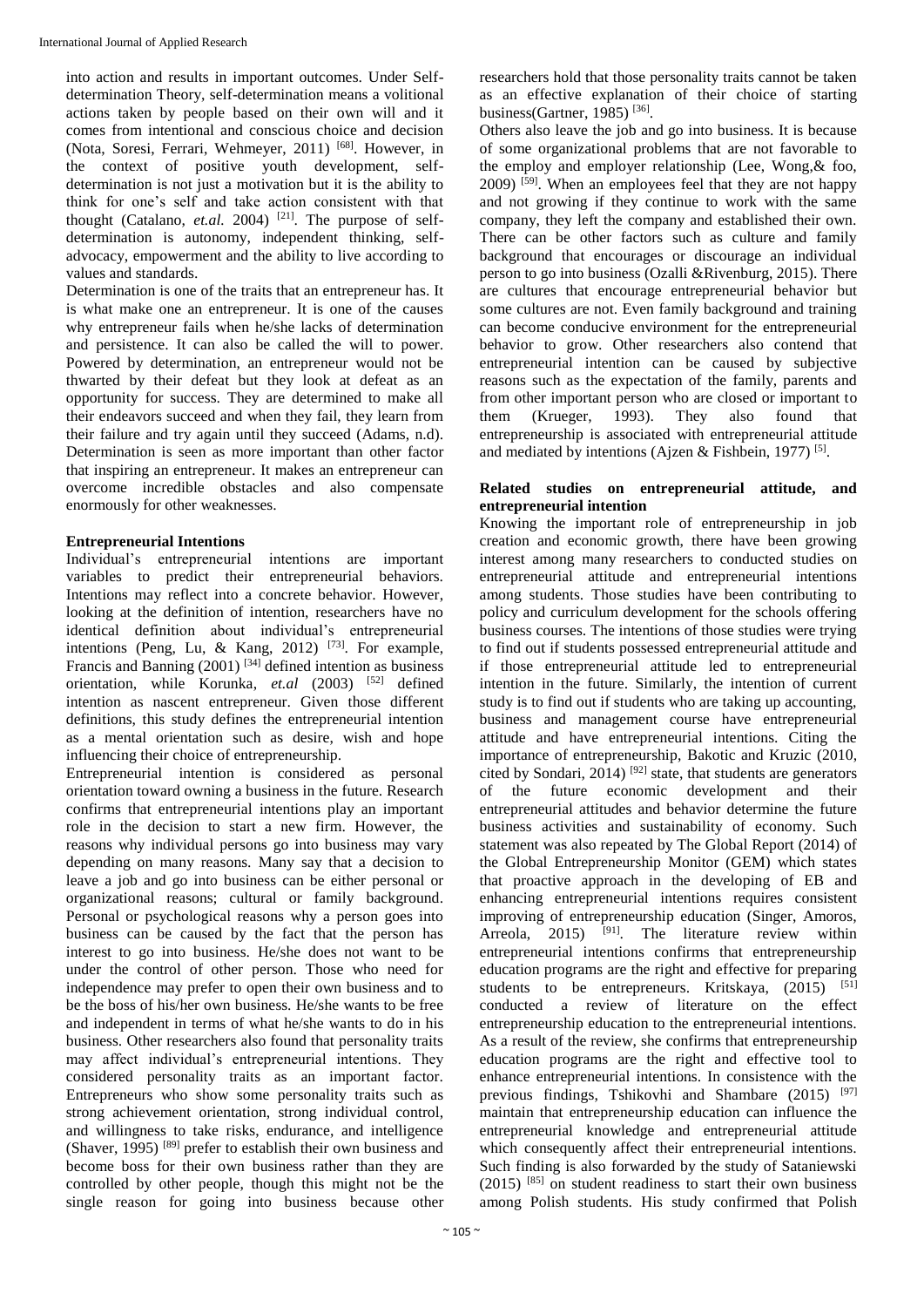students exhibit substantial interest in starting their own businesses. There was an association between academic program and student readiness to start their own business. Dogan  $(2015)$  <sup>[26]</sup> in his study on the relationship between entrepreneurial education and entrepreneurial intention concluded that there was significant positive correlation between the students' success levels in the entrepreneurship class and their entrepreneurial intentions. The interest of the students in entrepreneurship education is also showing an increase in recent years (Rudhumbu, 2016)<sup>[82]</sup>.

Cross cultural study on the effect of personality trait and entrepreneurial intention have also been carried out. Karabulut,  $(2016)$ <sup>[49]</sup> conducted a study on the personality traits and its effect on entrepreneurial intention to the Turkey's students. His study identified several personality traits such as internal locus of control, need for achievement, risk-tolerance and entrepreneurial alertness and how they affect the entrepreneurial intention. His study led to a conclusion that all personality traits included in the study was correlated to the entrepreneurial intention. Similar study was conducted by Asmara, Djatmika and Indrawati (2016) [12] on the Malang University students, Indonesia. Their study wanted to find out if needs for achievement and risk propensity have influenced over entrepreneurial intention. It was found that the two entrepreneurial attitudes are correlated to the entrepreneurial intention. The study also pointed out that the strongest positive effect was found in effect of need for achievement on entrepreneurial intention. The same study was also conducted by Phuong and Hieu  $(2015)$  <sup>[74]</sup> on the predictors of entrepreneurial intentions of undergraduate students in Vietnam. His study found that individual difference variables such as risk-taking propensity and creativity and personality traits, such as locus of control and need for achievement had strong impacts on the intention to start a new venture. Jao, Scott and Lumpkin  $(2009)$  <sup>[44]</sup> confirmed that risk taking propensity and need for achievement are related to business intentions but not related to business performance. Yurtkoru, Acar and Teraman (2014) [102] undertook similar study to measure the effect of personality trait along risk propensity and entrepreneurial intention of students. The study has the same finding as other researchers interested in the same topic that risk taking propensity is considered

#### **Conceptual Framework**



distinguishing factor for entrepreneurs and have an influence over the business intentions. Venesaar (2006) [100] pointed out that the personal characteristics and behavior typical of entrepreneur are correlated positively with the intention to start a new venture in the near future. Ozaralli and Rivenburgh (2016)  $^{[70]}$  presented similar finding that there is a statistically significant relationship among personality attributes of optimism, innovativeness, risktaking propensity and entrepreneurial intention.

Personality traits may not be enough to predict entrepreneurial intention because family background can also have an effect on the entrepreneurial intention of students. Busige  $(2015)$ <sup>[17]</sup> conducted a study on the effect of personality trait and socio demographic background of students of the University of Colombo on their entrepreneurial career in the future. The students were assessed on three personality traits such risk taking propensity, internal locus of control and need for achievement, and three socio-demographic factors which are related to their personal background such as parents' occupation, gender and previous self-employment experience. The results revealed that there is a significant relationship between personality traits and entrepreneurial intention. However, the effect of socio-demographic background such parents' occupations and self-employment experience for developing entrepreneurial intention among the business students is relatively low in the Srilankan context. Srilankan context is similar to the Philippines' context that entrepreneurial intention is not affected by socio-demographic profiles (Ramos, 2014) [75]. However their case may not be the same true in other context as pointed out by Venesaar  $(2006)$   $[100]$  that there is a connection between students' status and background to their entrepreneurial intentions. Yildirim, Cakir, and Askun  $(2016)$  [101] also agreed with Venesaar that personal history, background, social context, attitudes toward entrepreneurship, planned behavior and personality traits are pointed out as factors that have impact on the propensity to engage in entrepreneurship. This was also confirmed by the study of Dogan (2015) <sup>[26]</sup> that social background such as self-employed parents has influenced entrepreneurial intention of the students.

**Fig 1:** conceptual framework reflects the correlation between entrepreneurial attitude and entrepreneurial intentions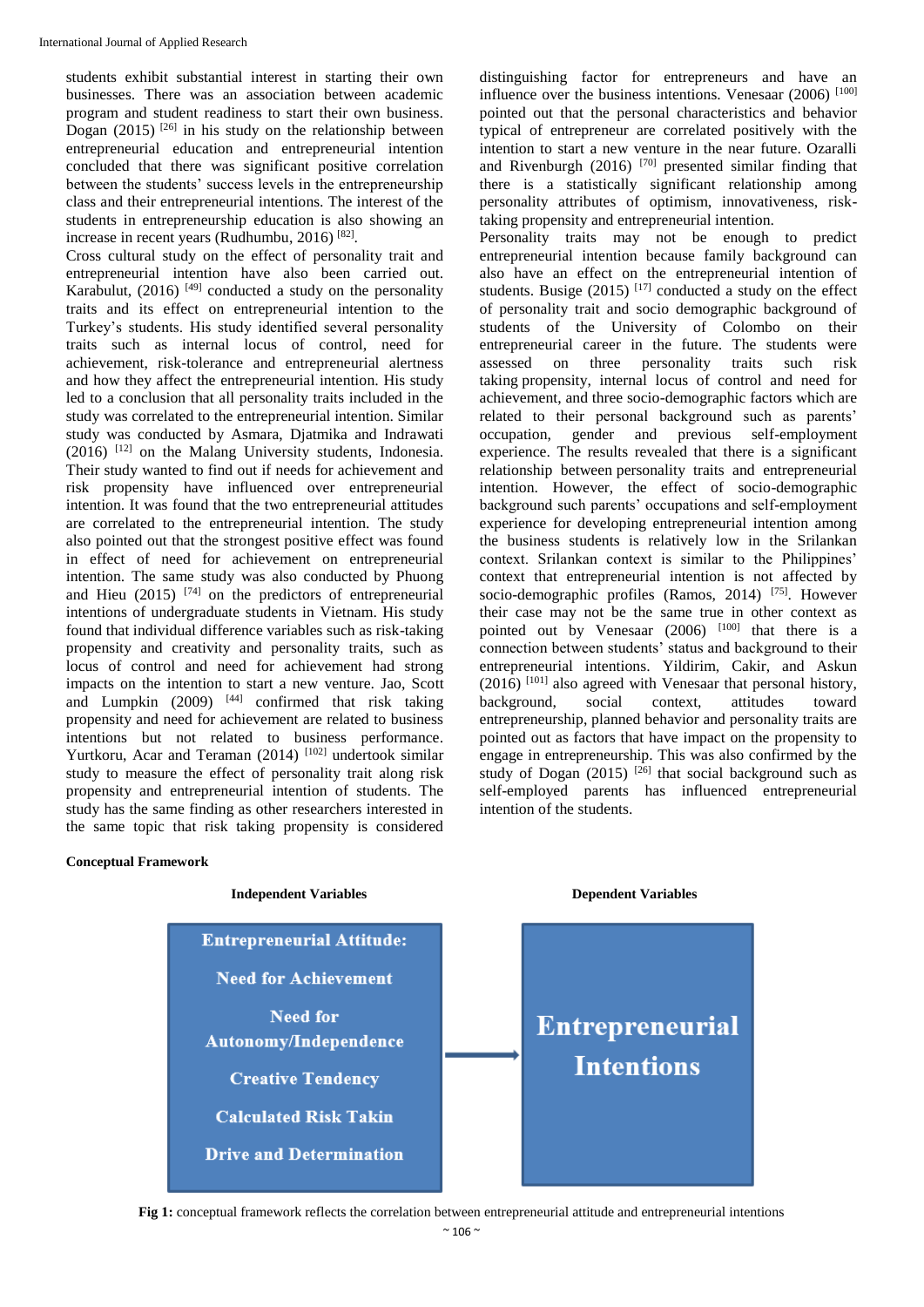### **Statement of the Problems**

The study would like to measure the entrepreneurial attitude and entrepreneurial intention of the ABM Senior High School students of Divine Word Colleges in Region I, specifically it seeks to answer the following questions:

1. What is the entrepreneurial attitude of ABM Senior High School of Divine Word Colleges in terms of:

- a. Need for achievement
- b. Need for autonomy/independence
- c. Creative tendency/innovation
- d. Calculated risk taking
- e. Drive and determination

2. What is the level of entrepreneurial intention of ABM students of Divine Word Colleges in Region I?

3. Is there a relationship between entrepreneurial attitude and entrepreneurial intention?

# **Assumption**

The study assumes that the questionnaires are valid and entrepreneurial attitude and entrepreneurial intentions can be measured.

# **Hypothesis**

Karabulut (2016)  $[49]$  and Asmara, Diatmika and Indrawati  $(2016)$ <sup>[12]</sup> in their studies on the entrepreneurial attitude and entrepreneurial intentions found a correlation between entrepreneurial attitudes and intentions and therefore this study hypothesizes that there is a relationship between entrepreneurial attitude and entrepreneurial intention.

# **Scope and Delimitation of the Study**

The study is only to measure the relationship between entrepreneurial attitude and entrepreneurial intention of the ABM grade XII Senior High School students of Divine Word Colleges in Region I which covers the three colleges such as Divine Word College of Vigan, Divine Word College of Bangued and Divine Word College of Laoag.

### **Research Methodology**

In order to carry out the study, an appropriate research methodology is utilized. Therefore, this part will discuss research design, data gathering instruments, population, locale of the study, data gathering procedures and statistical treatment of data.

# **Research Design**

Since the study is a quantitative research, thus, the study used quantitative descriptive research design and explanation research to determine the level of entrepreneurial attitude and entrepreneurial intentions of students. It describes what is found in the data. It involves the description, recording, analysis and interpretation based on the data gathered through questionnaires which are statistically computed. It is a fact finding with adequate interpretation. It assesses, determines and reports the way things are. In other words, it describes the data that have been collected on research sample, describes "what is" about the data gathered.

In line with the current study, descriptive assessment and correlational method was deployed. The study assessed the entrepreneurial attitude and how it affects their entrepreneurial intentions. This was to identify what the dominant entrepreneurial attitudes among students were and what particular entrepreneurial attitude does affect the entrepreneurial intentions.

# **Locale of the Study**

The locale of the study was Divine Word Colleges in Region I which is composed of Divine Word College of Vigan. Divine Word College of Vigan is belonged to the Province of Ilocos Sur and located within the heritage city of Vigan. Divine Word College of Laoag is located in Laoag City, Ilocos Norte and Divine Word College of Bangued located in Abra Province. Divine Word Colleges in region I are run by the Congregation of the Divine Word Missionaries or known as Society of the Divine Word or in Latin, Societas Verbi Divini (SVD).

# Population

The population of the study was composed of all ABM grade XII Senior High School students of Divine Word Colleges in Region I. Since the total numbers of students are limited, and therefore total enumeration or 162 students is the sampling design of the study.

# **Data Gathering instruments**

The study utilized questionnaires. The questionnaires were adapted from the study of Fitzsimmons, Douglas (2005) Ramos (2014) <sup>[75]</sup> and Asmara, Djatmika an Indrawati  $(2016)$ <sup>[12]</sup>.

# **Data Gathering Procedures**

In the process of data gathering, the researcher sent letters to the President of the Colleges, requesting them to allow the researcher to flow his questionnaires in the college. The researcher personally met the Presidents and students and requested them to answer the questionnaires.

The retrieval of questionnaires was arranged between the President's representative and the researcher with the help of employees and faculty of the college.

# **Statistical Treatment of Data**

In consistent with the study as descriptive research, therefore descriptive statistics is used. The weighted mean and the Pearson r will be used to measure the level of entrepreneurial attitudes and intentions and their correlations.

The following ranges of values with their descriptive interpretation will be use

| <b>Statistical Range</b> | <b>Descriptive interpretation</b> | <b>Overall Descriptive Rating</b> |
|--------------------------|-----------------------------------|-----------------------------------|
| $4.21 - 5.00$            | Verv true                         | Very High                         |
| 3.41-4.20                | True                              | High                              |
| $2.61 - 3.40$            | Somewhat true                     | Moderate                          |
| 1.81-2.60                | Not true                          | Low                               |
| 1.00-1.80                | Not at all true                   | Verv Low                          |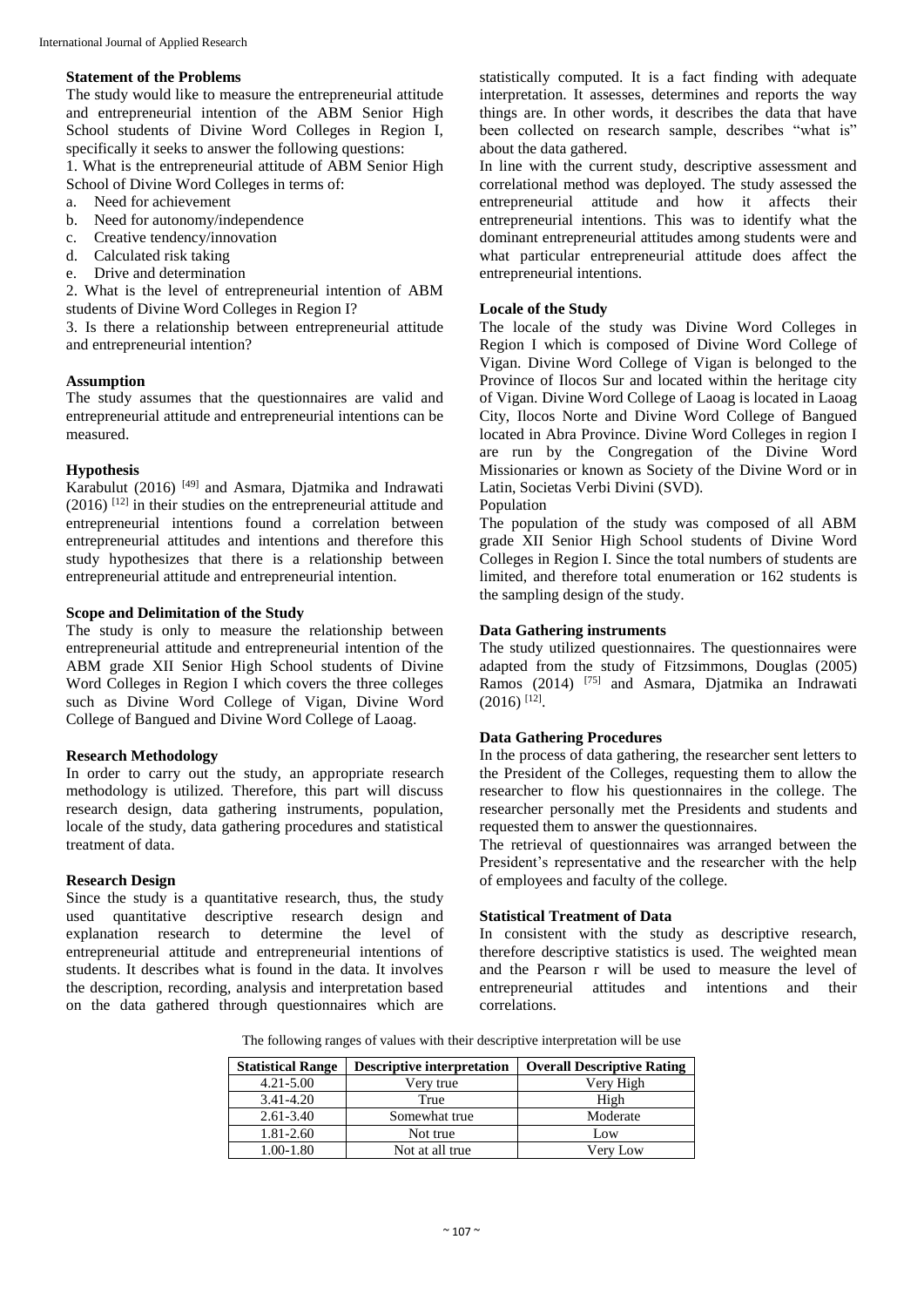### **Findings**

The presentation of the findings is structured according to the arrangement of the statement of the problems. The findings are presented on the table and explained based on the data presented on the table.

Problem 1a: What is the entrepreneurial attitude of Grade XII ABM students of Divine Word Colleges in Region I in terms of need for achievement?

**Table 1a:** Entrepreneurial attitude of students in terms of Need for achievement

|     | <b>Items</b>                                                                                        | $\bar{\bar{X}}$ | DR                     |
|-----|-----------------------------------------------------------------------------------------------------|-----------------|------------------------|
| ı.  | When I have to set my own goals, I set difficult rather than easy ones                              | 3.38            | True/High              |
| 2.  | I usually defend my point of view if someone disagrees with me                                      | 3.67            | True/High              |
| 3.  | I think more of the present and the future rather than the past                                     | 3.92            | True/High              |
| 4.  | It is more important to do a job well than to try to please people                                  | 3.99            | True/High              |
| 5.  | I would rather take the responsibility for myself rather than being dependent on a team             | 3.76            | True/High              |
| 6.  | I like challenges that really stretch my abilities rather than things that I can do easily.         | 3.81            | True/High              |
|     | If I am having problems with a task, I will not leave it but I stick it out until I get the result. | 3.72            | True/High              |
| 8.  | I get annoyed when people are not on time to work                                                   | 3.69            | True/High              |
| 9.  | I get up early, stay late and skip meals in order to get special assignment done                    | 3.35            | Somewhat true/moderate |
| 10. | I just need to focus on the task needed to achieve my dreams                                        | 4.04            | True/High              |
|     | Overall                                                                                             | 3.73            | True/High              |

Legend

| 4.21 | 5.00 | Very true       | Very High |
|------|------|-----------------|-----------|
| 3.41 | 4.20 | True            | High      |
| 2.61 | 3.40 | Somewhat true   | Moderate  |
| 1.81 | 2.60 | Not true        | Low       |
| 1.00 | 1.80 | Not at all true | Very Low  |

As gleaned from the data presented on the table, it shows that over all entrepreneurial attitudes of students in terms of need for achievement is high or 3.73. Taking them singly, most of the questions asked under this variable were all evaluated high. There is only one question is evaluated somewhat true or moderate which is question number 9 in which the students must "get up early, stay late and skip meals in order to get the special assignment done" (3.35). However, as a whole, the students have high need for

achievement. Therefore overall, students like to set difficult task, defend their point of views, prioritize the future and not the present, focus more on the task and not pleasing people, not depending on others, challenge their abilities and discipline themselves to get the result, sacrifice their pleasure in order to get the job done to achieve their dreams. Problem 1b: What is the entrepreneurial attitude of Grade XII ABM students of Divine Word Colleges in Region I in terms of need for autonomy?

**Table 1b**: Need for Autonomy

|     | <b>ITEMS</b>                                                                                                  | $\bar{X}$ | <b>DR</b>              |
|-----|---------------------------------------------------------------------------------------------------------------|-----------|------------------------|
|     | I like to do thing in an unconventional way                                                                   | 3.33      | Somewhat true/Moderate |
| 2.  | When I am in group I am not happy to let someone else take the lead.                                          | 2.70      | Somewhat true/moderate |
| 3.  | When I am faced with a challenge, I think more about the results of<br>succeeding than the effects of failing | 3.77      | True/high              |
| 4.  | I like to do things in my own way without worrying about what other people thinks                             | 3.56      | True/high              |
| 5.  | When tackling a task I rarely need help                                                                       | 3.31      | Somewhat true/high     |
| 6.  | Most people think than I am stubborn                                                                          | 3.27      | Somewhat true/high     |
| 7.  | I prefer working alone than with other people                                                                 | 3.45      | True/high              |
| 8   | I do not bow to group pressure                                                                                | 3.20      | Somewhat true/moderate |
| 9.  | I dislike taking orders                                                                                       | 2.96      | Somewhat true/moderate |
| 10. | I need to express what I think                                                                                | 3.86      | True/high              |
|     | Overall                                                                                                       | 3.34      | Somewhat true/moderate |

Legend

| 4.21 |      | 5.00 Very true       | Very High |
|------|------|----------------------|-----------|
| 3.41 | 4.20 | True                 | High      |
| 2.61 |      | 3.40 Somewhat true   | Moderate  |
| 1.81 | 2.60 | Not true             | Low       |
| 1.00 |      | 1.80 Not at all true | Very Low  |

As reflected in the computation of data presented on the table, it reveals that overall the students have somewhat true or moderate (3.34) need for autonomy. Taking them singly, most of the questions asked under this variable were evaluated moderate particularly questions number 1, "doing task in unconventional way" (3.33), 2, "not happy to let someone else to take the lead" (2.70), 5, "when talking a job, I rarely need help" (3.31), 6, " most people think I am

stubborn"  $(3.27)$ , 8, "I do not bow to group pressure"  $(3.20)$ , 9, "I dislike taking orders" (2.96). There were four questions evaluated high under this variable particularly questions number 3, "When I am faced with a challenge, I think more about the results of succeeding than the effects of failing" (3.77), 4, "I like to do things in my own way without worrying about what other" (3.56), 7, "I prefer working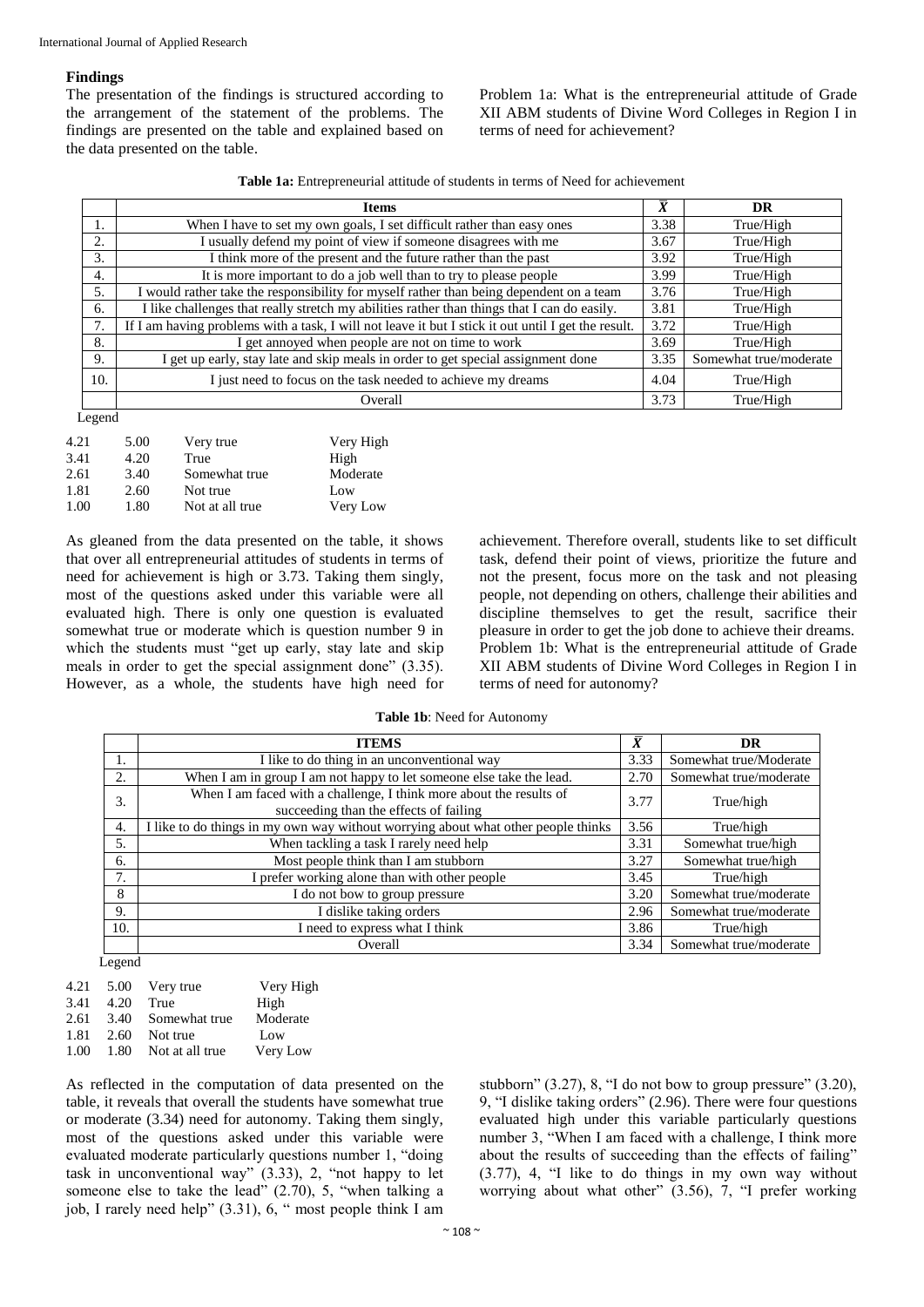alone than with other people" (3.34), and 10, "I need to express what I think" (3.86).

Problem 1c: What is the entrepreneurial attitude of Grade XII ABM students of Divine Word Colleges in Region I in terms of creative tendency?

|     | <b>Items</b>                                                                            | $\bar{x}$ | DR                     |
|-----|-----------------------------------------------------------------------------------------|-----------|------------------------|
|     | I always have day dream                                                                 | 3.70      | True/High              |
| 2.  | Sometimes people find my ideas unusual                                                  | 3.31      | Somewhat true/moderate |
| 3.  | I do not like guessing                                                                  | 3.15      | Somewhat true/Moderate |
| 4.  | Other people think that I ask a lot of questions                                        | 3.25      | Somewhat true/moderate |
| 5.  | I do not like to have my life organized                                                 | 2.51      | Somewhat true/moderate |
| 6.  | I can handle a lot of things at the same time                                           | 3.30      | Somewhat true/moderate |
| 7.  | I like to find out about things even if it means handling some problems while doing so. | 3.39      | Somewhat true/moderate |
| 8.  | I like sudden changes in my life                                                        | 3.43      | True/high              |
| 9.  | I do not want to do things in the usual ways                                            | 3.12      | Somewhat true/moderate |
| 10. | It is not hard for me to adapt to change                                                | 3.40      | Somewhat true/moderate |
|     | Overall                                                                                 | 3.26      | Somewhat true/moderate |
|     |                                                                                         |           |                        |

Legend

| 4.21 | 5.00 | Very true       | Very High |
|------|------|-----------------|-----------|
| 3.41 | 4.20 | True            | High      |
| 2.61 | 3.40 | Somewhat true   | Moderate  |
| 1.81 | 2.60 | Not true        | Low       |
| 1.00 | 1.80 | Not at all true | Very Low  |

Based on the computed mean as shown on the table, it reveals that overall the creative tendency of the students are considered somewhat true or moderate (3.26). Taking them singly, it appears that majority of the questions were evaluated within the moderate range particularly questions number 2, " Sometimes people find my ideas unusual"  $(3.31)$ , 3, "I do not like guessing"  $(3.15)$ , 4, "Other people think that I ask a lot of questions" (3.25), 5, "I do not like to have my life organized" (2.51), 6, "I can handle a lot of things at the same time"  $(3.30)$ ,  $7$ , "I like to find out about things even if it means handling some" (3.39), and 9, "I do not want to do things in the usual ways" (3.12). There are only three questions are evaluated true or high particularly questions number 1, " I always have day dream" (3.70), 8, "I like sudden changes in my life" (3.43), and 10, "It is not hard for me to adapt to change" (3.40).

Problem 1d: What is the entrepreneurial attitude of Grade XII ABM students of Divine Word Colleges in Region I in terms of calculated risk taking?

|     | <b>ITEMS</b>                                                                                                                               | $\overline{\textbf{x}}$ | DR                     |
|-----|--------------------------------------------------------------------------------------------------------------------------------------------|-------------------------|------------------------|
| 1.  | When I have to set my own targets, I will proceed even if it is not certain that I will get<br>1t.                                         | 3.43                    | True/High              |
| 2.  | If I had a good idea for making some money, I would be willing to borrow some money<br>to enable me to                                     | 3.37                    | Somewhat true/moderate |
| 3.  | If there is a chance of failure, will still try to do it                                                                                   | 3.81                    | True/High              |
| 4.  | I would rather take an opportunity that might lead to even better things than have an<br>experience I am sure to enjoy                     | 3.68                    | True/High              |
| 5.  | I do not find it difficult to ask favors from other people                                                                                 | 3.38                    | Somewhat true/moderate |
| 6.  | I will take risk if the chances of success are                                                                                             | 3.68                    | True/high              |
| 7.  | Before making important decisions, I prefer to weigh up the pros and cons quickly rather<br>than spending a lot of time thinking about it  | 3.34                    | Somewhat true/moderate |
| 8.  | Before making important decisions, I prefer to weigh up the pros and cons quickly rather<br>than spending a lot of time thinking about it. | 3.52                    | True/High              |
| 9.  | I prefer the unfamiliar rather than what we are used to.                                                                                   | 3.33                    | Somewhat true/Moderate |
| 10. | I like to start new projects that may be risky                                                                                             | 3.22                    | Somewhat true/moderate |
|     | Overall                                                                                                                                    | 3.48                    | True/High              |

Legend

|      |      | 4.21 5.00 Very true  | Very High |
|------|------|----------------------|-----------|
| 3.41 | 4.20 | True                 | High      |
| 2.61 |      | 3.40 Somewhat true   | Moderate  |
| 1.81 | 2.60 | Not true             | Low       |
| 1.00 |      | 1.80 Not at all true | Very Low  |
|      |      |                      |           |

As reflected on the computed mean, it shows that overall the students have a high calculated risk taking attitude as shown in its computed mean of 3.48. However, taking them singly, not all questions were rated high but moderate particularly questions number 2, " If I had a good idea for making some money, I would be willing to borrow some money to enable

me to do it" (3.37), 5, "I do not find it difficult to ask favors from other people"(3.38), 7, "Before making important decisions, I prefer to weigh up the pros and cons quickly rather than spending a lot of time thinking about it"(3.34), 9, "I prefer the unfamiliar rather than what we are used to" (3.33), and 10, ".I like to start new projects that may be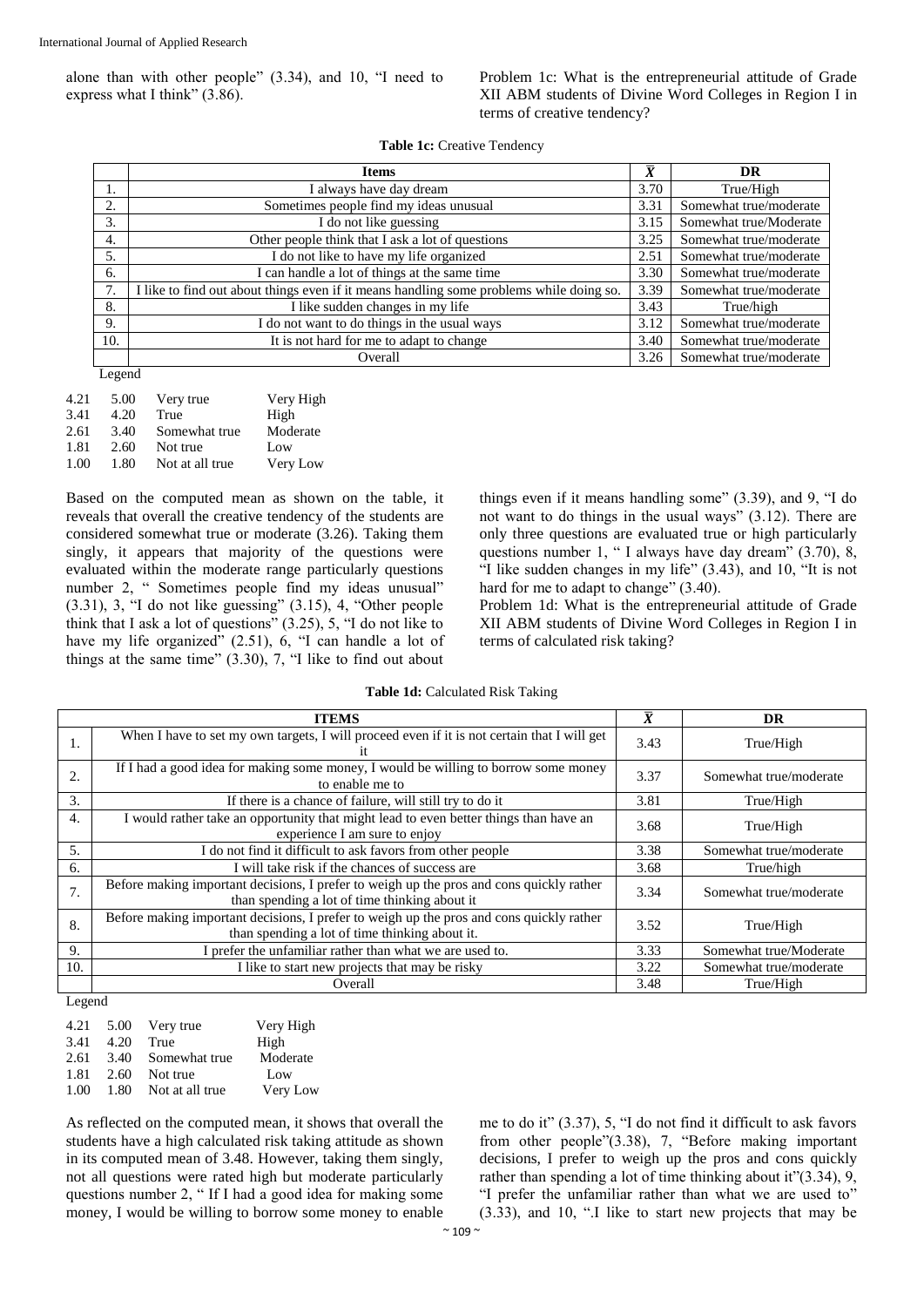risky" (3.22). There are five questions are rated high under this variable particularly questions number 1, "When I have to set my own targets, I will proceed even if it is not certain that I will get it"  $(3.43)$ , 3, ". If there is a chance of failure, will still try to do it" (3.81), 4," I would rather take an opportunity that might lead to even better things than have an experience I am sure to enjoy" (3.68), 6, "I will take risk

if the chances of success are" (3.68), and 8, "Before making important decisions, I prefer to weigh up the pros and cons quickly rather than spending a lot of time thinking about it"  $(3.52)$ .

Problem 1e: What is the entrepreneurial attitude of Grade XII ABM students of Divine Word Colleges in Region I in terms of drive and determination?

| <b>ITEMS</b> |                                                                             |      | <b>DR</b>              |
|--------------|-----------------------------------------------------------------------------|------|------------------------|
|              | If I want to be successful I have to take chances when they occur           | 4.02 | True/High              |
| 2.           | If I want to be good at one thing, I have to work hard                      | 4.26 | True/High              |
| 3.           | People generally get what they deserve                                      | 3.94 | True/high              |
| 4.           | I do not need to please people with control over me to get what I want.     | 3.61 | True/high              |
| .5.          | For me, getting what I want has little to do with luck                      | 3.40 | Somewhat true/moderate |
| 6.           | What happen to me in life is not determined by other people                 | 3.70 | True/high              |
| 7.           | Many of the bad times that people experience are not due to bad luck        | 3.55 | True/high              |
| 8.           | When I make plans to do something, I always do what I plan                  | 3.57 | True/high              |
| 9.           | uccess is not determined by the place and time                              | 3.70 | True/high              |
| 10.          | Being successful is the result of working hard, luck has nothing to do with | 3.93 | True/high              |
|              | Overall                                                                     | 3.77 | True/high              |

|  |  |  |  | <b>Table 1e:</b> Drive and Determination |  |
|--|--|--|--|------------------------------------------|--|
|--|--|--|--|------------------------------------------|--|

Legend

- 4.21 5.00 Very true Very High
- 3.41 4.20 True High
- 2.61 3.40 Somewhat true Moderate
- 1.81 2.60 Not true Low
- 1.00 1.80 Not at all true Very Low

As presented on the table, it reflects that as an overall the entrepreneurial attitude of students in terms of drive and determination is considered high as indicated by its computed value of 3.77 which means true or high. Taking them singly, it also shows that most of the questions were rated high particularly questions number 1, "If I want to be successful I have to take chances when they occur" (4.02). 2," If I want to be good at one thing, I have to work hard" (4.26), 3, " People generally get what they deserve"(3.94), 4, "I do not need to please people with control over me to get what I want" (3.61), 6, "What happen to me in life is not determined by other people"(3.70), 7, "Many of the bad times that people experience are not due to bad luck" (3.55), 8, "When I make plans to do something, I always do what I plan" (3.57), 9, "Success is not determined by the place and time" (3.70, and 10, "Being successful is the result of working hard, luck has nothing to do with" (3.93). There is only one question particularly question number 5, "For me, getting what I want has little to do with luck" (3.40).

|                         |      | DR                     |
|-------------------------|------|------------------------|
| Need for Achievement    | 3.73 | True/high              |
| Need for Autonomy       | 3.34 | Somewhat true/moderate |
| Creative Tendency       | 3.26 | Somewhat true/moderate |
| Calculated Risk Taking  | 3.48 | True/high              |
| Drive and Determination | 3.77 | True/high              |
| Overall                 | 3.52 | True/high              |

**Table 2:** Summary Level of Entrepreneurial Attitude

Legend

- 4.21 5.00 Very true Very High
- 3.41 4.20 True High
- 2.61 3.40 Somewhat true Moderate
- 1.81 2.60 Not true Low
- 1.00 1.80 Not at all true Very Low

In summary, as shown on the table, the overall entrepreneurial attitude of the students are considered high with the mean of 3.52. However taking them singly, not all were rated high but moderate particularly need for autonomy (3.34) and creative tendency 9326). There are three entrepreneurial attitudes that are rated high particularly need for achievement (3.73), calculated risk taking (3.48), and drive and determination (3.77).

Problem 2. What is the entrepreneurial intention of grade XII ABM students of Divine Word Colleges in Region 1?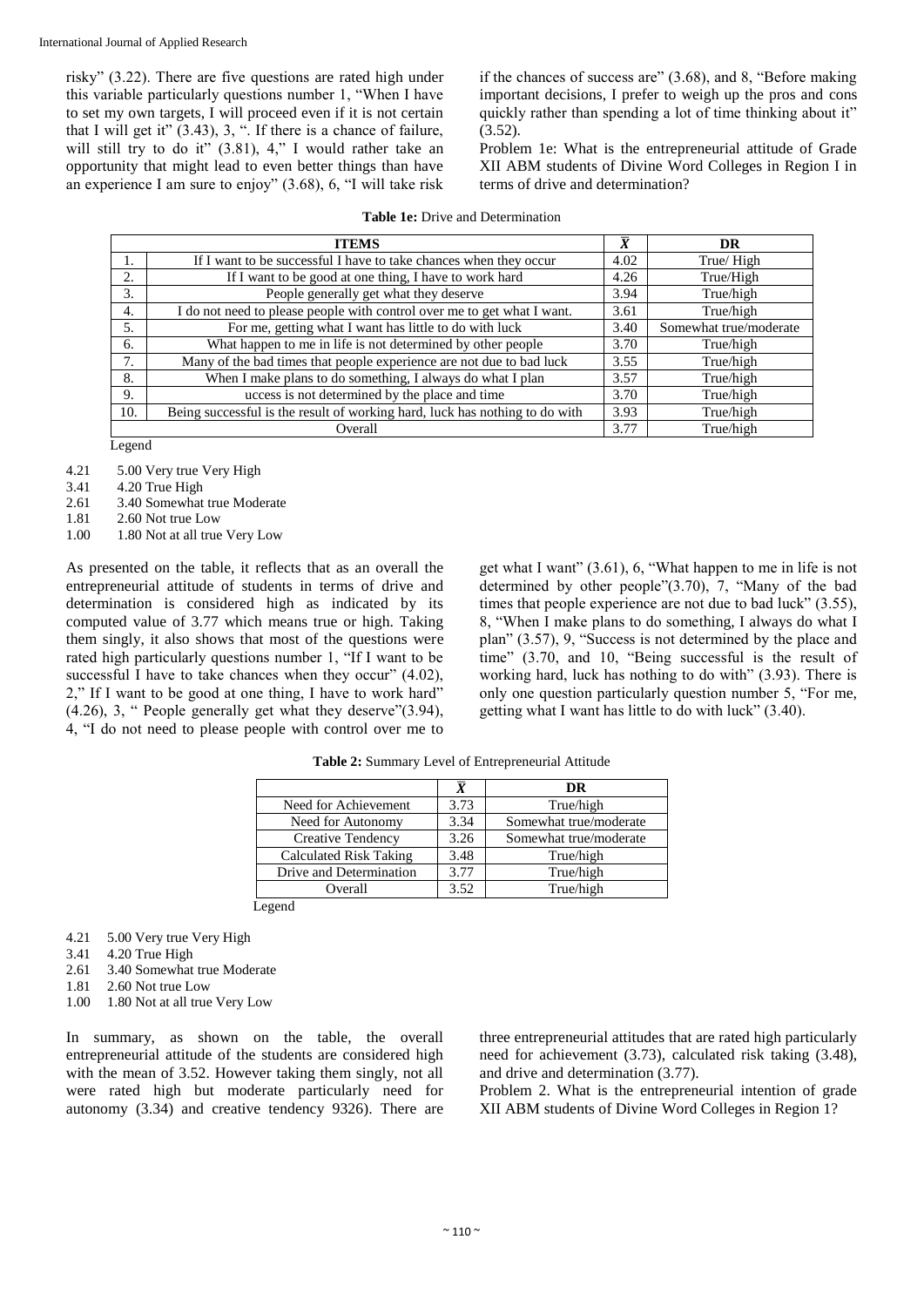|  |  |  | <b>Table 4:</b> Entrepreneurial Intentions |
|--|--|--|--------------------------------------------|
|--|--|--|--------------------------------------------|

|              | <b>ITEMS</b>                                                      | $\bar{x}$ | <b>DR</b>              |
|--------------|-------------------------------------------------------------------|-----------|------------------------|
|              | My professional goal is to become an entrepreneur                 | 3.53      | True/high              |
| 2.           | I will make every effort to start and run my own business         | 3.81      | True/high              |
| 3.           | I am determined to establish a business in the future             | 3.86      | True/high              |
| 4.           | I am seriously considering of putting up a business in the future | 3.81      | True/high              |
| 5.           | I have the firm intention to start a firm someday                 | 3.75      | True/high              |
| 6.           | I am ready to do anything to be an entrepreneur                   | 3.63      | True/high              |
| 7.           | If I will open a business, I have a chance to become successful   | 3.71      | True/high              |
| 8.           | Being an entrepreneur would make me great                         | 3.65      | True/high              |
| 9.           | I have ideas about how to start a business in the future          | 3.77      | True/high              |
| 10.          | It would be difficult for me to develop business ideas            | 3.21      | Somewhat true/moderate |
|              | Overall                                                           | 3.67      | True/high              |
| $\mathbf{r}$ |                                                                   |           |                        |

Legend

|      |      | 4.21 5.00 Very true  | Very High |
|------|------|----------------------|-----------|
| 3.41 | 4.20 | True                 | High      |
| 2.61 |      | 3.40 Somewhat true   | Moderate  |
| 1.81 |      | 2.60 Not true        | Low       |
| 1.00 |      | 1.80 Not at all true | Very Low  |

As indicated on the table, it reveals that overall the Grade XII ABM Senior High School of Divine Word Colleges in Region 1 have a high entrepreneurial intentions as shown in its average mean of 3.67 which is true or high. Taking them singly, most of the questions under this variable are rated high, except question number 10, "It would be difficult for me to develop business ideas" (3.21).

Problem 3: is there a relationship between entrepreneurial attitude and entrepreneurial intention?

**Table 3:** Relationship between entrepreneurial attitude and entrepreneurial intentions

| Need for achievement                              | $0.4062*$ |
|---------------------------------------------------|-----------|
| Need for autonomy                                 | $0.2501*$ |
| creative tendency                                 | $0.2310*$ |
| calculated risk taking                            | $0.3948*$ |
| Drive and determination                           | $0.4880*$ |
| As a whole                                        | $0.3540*$ |
| wa.<br>$\cdot$ $\cdot$ $\wedge$ $\wedge$ $\sim$ 1 |           |

\*Significant at 0.05 level

As revealed on the table, it shows that as a whole, there is significant a correlation between entrepreneurial attitude and entrepreneurial intentions at 0.05 level. Taking them singly, it also shows that all entrepreneurial attitude variables are correlated to entrepreneurial intentions. It just means that need for achievement, need for autonomy, creative tendency, calculated risk taking and drive and determination influence entrepreneurial intentions of the students in the future.

### **Conclusion**

The study concludes that as a whole the entrepreneurial attitude of students are considered high or 3.52. There are three variables are rated high such as need for achievement (3.73), calculated risk taking (3.48) and drive and determination (3.77). There were two entrepreneurial attitudes that are rated moderate such as need for autonomy (3.34) and creative tendency (3.26). In terms of its correlation with entrepreneurial intentions, the computed value reveals that there is a correlation. Therefore, the hypothesis is accepted.

### **Recommendation**

Karabulut (2016) [49] and Asmara, Djatmika and Indrawati (2016) [12] in their studies on the entrepreneurial attitude and entrepreneurial intentions found a correlation between entrepreneurial attitudes and intentions, therefore this study recommends that the administrator or curriculum developer should design programs and activities that boost the entrepreneurial attitude of students to motivate them into business in the future. This is in line with what Monitor (GEM) has been saying that proactive approach in the developing of EB (entrepreneurial behavior) and enhancing entrepreneurial intentions requires consistent improving of entrepreneurship education (Singer, Amoros, Arreola, 2015) <sup>[91]</sup>. Kritskaya, (2015) <sup>[51]</sup> argued that entrepreneurship education programs are the right and effective tool to enhance entrepreneurial intentions.

### **References**

- 1. Abbas LN. Engineering Students: What factors effects their entrepreneurial intention? 2013.
- 2. IOSR Journal Of Humanities And Social Science (IOSR-JHSS). 2013; 15(2):35-40.
- 3. Abdul Raham A. Perkerjaan dalam kehindupan. Malaysia, Petaling Jaya: Prentice Hall, 2000.
- 4. Adams J (nd). 10 Qualities of a Successful Entrepreneur. Retrieved from http://under30ceo.com/10-qualities-of-a-successfulentrepreneur/
- 5. Ajzen I, Fishbein M. Attitude-behavior Relations: A Theoretical Analysis and Review of Empirical Research. Psychological Bulletin. 1977; 84(5):888-918.
- 6. Ajzen I. Theory of Planned Behaviour. Organizational Behaviour and Human Decisions
- 7. Processes. 1991; 50:2, 179-211.
- 8. Ajzen I. Perceived behavioural control, self-efficacy, locus of control and the theory planned behaviour. Applied Social Psychology. 2002; 32:1-20.
- 9. Allah MA, Nakhaie H. Entrepreneurship and risk taking. International Conference on E-business, Management and Economics. IPEDR. 2011; Vol.25 IACSIT Press, Singapore.
- 10. Angyal A. Disgust and related aversions. Journal of Abnormal and Social Psychology. 1941; 36: 393-412. doi:10.1037/h0058254
- 11. Anastasia. Why Creativity is so Crucial for Entrepreneurs? In Cleverism. Retrieved from, 2015. https://www.cleverism.com/why-creativity-is-socrucial-for-entrepreneurs/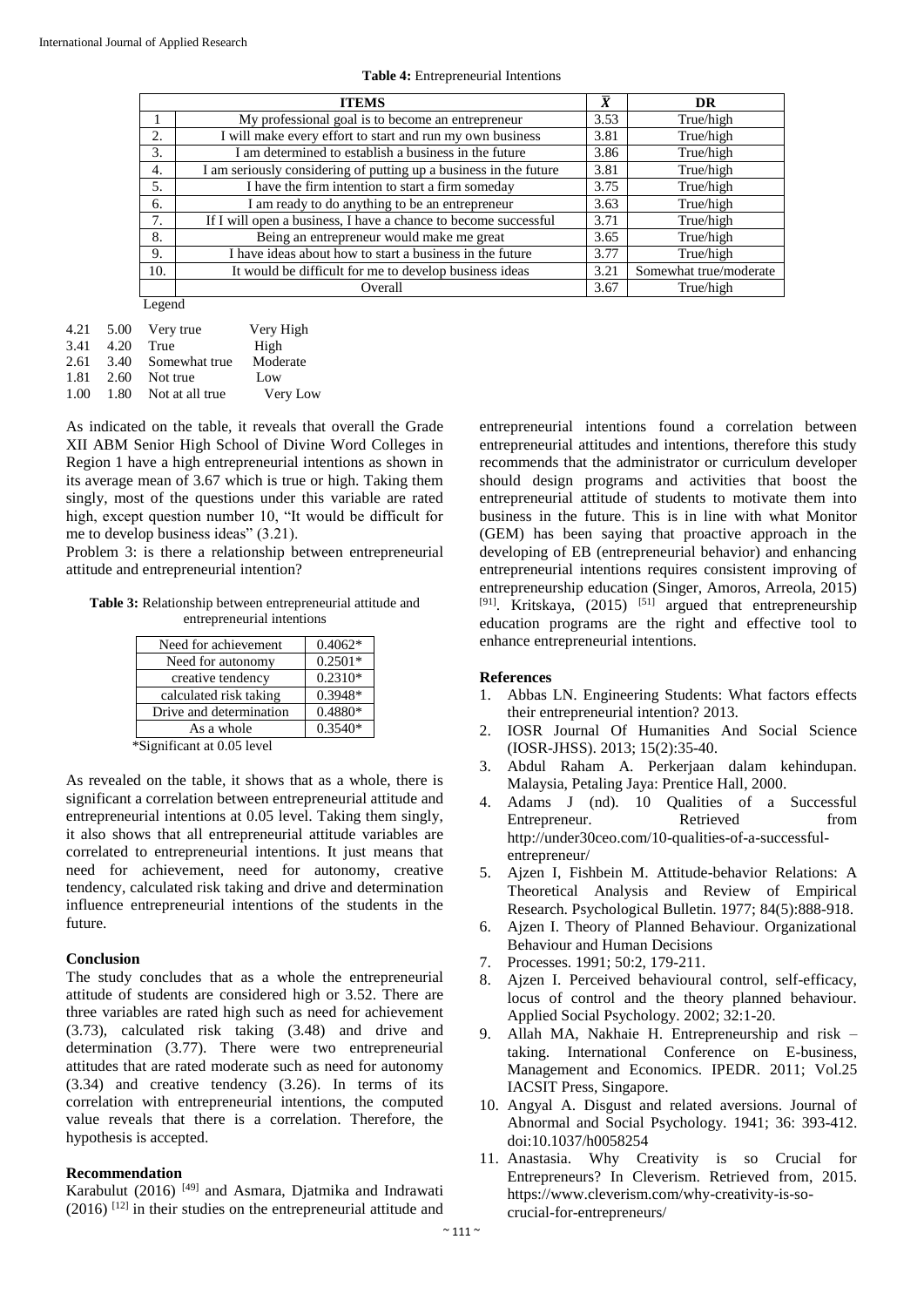- 12. Asmara HW, Djatmika ET, Indrawati A. The Effect of Need for Achievement and Risk Taking Propensity on Entrepreneurial Intention through Entrepreneurial Attitude. IOSR Journal of Business and Management (IOSR-JBM). 2016; Volume 18, Issue 6, Ver. I, Jun, PP 117-126
- 13. Assor A, Kaplan H, Roth G. Choice is good, but relevance is excellent: Autonomy-enhancing and suppressing teacher behaviours predicting students'engagement in schoolwork. British Journal of Educational Psychology. 2002; 72, 261-278.
- 14. Badal SB (nd). Great Entrepreneurs are Creative Thinkers. Retrieved from https://www.creativityatwork.com/2014/08/22/greatentrepreneurs-creative-thinkers/
- 15. Bradley RJ. "Toward a Multidimensional Model of Entrepreneurship: The Case of Achievement Motivation and the Entrepreneur. Entrepreneurship: Theory and Practice. 1990; 14(3), 39135-147
- 16. Brown S, Warner J. Using daily stock returns: The case of event studies, Journal of Financial Economics. 1985; 14:3-31.
- 17. Busige N. Influence of Personality Traits and Sociodemographic Background of Undergraduate Students on Motivation for Entrepreneurial Career: The Case of Sri Lanka, 2015.
- 18. BusinessDictionary (nd). Psychological Drives. Retrieved from the set of the set of the set of the set of the set of the set of the set of the set of the set of the set of the set of the set of the set of the set of the set of the set of the set of the set of the set o http://www.businessdictionary.com/definition/psycholo gical-drives.html
- 19. Caird S. General Measure of Enterprising Tendency Test. Open Research Online. Retrieved from, 2013. www.get2test.net.
- 20. Carney K. "Who's Who in Small-Business Research." *Inc.* 1995; 17(7):56-63.
- 21. Catalano RF, Berglund ML, M Ryan JM, Lonczak HS, Hawkins JD. "Positive youth development in the United States: research findings on evaluations of positive youth development programs," Annals of the American Academy of Political and Social Science. 2004; vol.591, pp.98-124.
- 22. Cox JL. Understanding Entrepreneurship. Retrieved from 2011. https://www.ctahr.hawaii.edu/sustainag/news/articles/V 7-Cox-entrepreneurship.pdf
- 23. Deci EL, Ryan RM. Intrinsic Motivation and Selfdetermination in Human Behavior. New York: Plenum, 1985.
- 24. Deci EL, Ryan RM. The "what" and "why" of goal pursuits, 2000.
- 25. Desai V. Dynamics of Entrepreneurial Development and Management. Himalaya Publishing House, Mumbai, 2001.
- 26. Dogan E. The Effect of Entrepreneurship Education on Entrepreneurial Education on the Entrepreneurial Intention of University Students in Turkey. Ekonometri ve İstatistik Sayı. 2015; Vol.23, 79-93
- 27. Duxbury D, Summers B. Financial risk perception: Are individuals variance averse or loss averse? Economic Letters. 2004; volume 84, no.1, 21-28
- 28. Encyclopedia Britanica (nd). Drive Behavior. Retrieved from https://www.britannica.com/topic/drive
- 29. Fadel H. Education Reform to Create Entrepreneurs. Published in World Bank Publication. Retreived from.

2016. http://blogs.worldbank.org/arabvoices/educationreform-create-entrepreneurs

- 30. Fayolle A, Gailly B, Lassas-Clerk N. Capturing Variations in Attitude and Intentions: A, 2005.
- 31. Longitudinal Study to Assess the Pedagogical Effectiveness of Entrepreneurship
- 32. Teaching Programmes, Working Paper of EMLYON of the European Institution for
- 33. Life Long Learning.
- 34. Francis DH, Banning K. Who wants to be an entrepreneur? Journal of Academy of Business Education. 2001; 1(2), 5-11.
- 35. FULL FABRIC. The Role of Higher Education in Nurturing Entrepreurship. Retrieved from, 2017. http://blog.fullfabric.com/role-higher-educationnurturing-entrepreneurship-entrepreneurialismuniversity-students
- 36. Gartner WB.A Conceptual Framework for Describing the Phenomenon of New Venture Creation. The Academy of Management Review. 1985; 10(4), 696- 706.
- 37. Gimeno J, Folta TB, Cooper AC, Woo C Y. Survival of the fittest? Entrepreneurial human capital and the persistence of underperforming firms. Administrative Science Quarterly. 1997; volume 42, 750-783.
- 38. Gould S. Drive, Determination and Passion: Three Keys to Success in Life and in Business. Retrieved from, 2014. https://www.linkedin.com/pulse/20140620185038- 334219545-drive-determination-and-passion-three-

keys-to-success-in-business-and-in-life/

- 39. Graham Sandra. "Motivation in African Americans." *Review of Educational Research*. 1994; 64(1): 55-117.
- 40. Hannan M, Hazlett SA, Leitch C. Entrepreneurship Education: How Do We Measure, 2004.
- 41. Success? Working paper, Queen´s University Belfast.
- 42. Hannon PD. The Journey from Student to Entrepreneur. A Review of the Existing, 2005.
- 43. Research into Graduate Entrepreneurship. Paper presented at the IntEnt, 2005.
- 44. Hao Jao H, Scott E, Seibert GTL. The Relationship of Personality to Entrepreneurial Intentions and Performance: A Meta-Analytic Review. SAGE Journal of Management, 2009.
- 45. Hull CL. Principles of behavior. New York: Appleton-Century-Crofts, 1943.
- 46. Human needs and the Self-determination of Behaviour. (n.d) Psychological Inquiry. 11(4), 227-268.
- 47. Investopedia (nd) Entrepreneur. Retrieved from https://www.investopedia.com/terms/e/entrepreneur.asp
- 48. Kao RWY, Kao KR, Kao RR. Entrepreneurism. London: Imperial College Press, 2002.
- 49. Karabulut AT. Personality Traits on Entrepreneurial Intention. Procedia - Social and Behavioral Sciences. 2016; 229:12-21.
- 50. Kirby LD, Morrow J, Yih J. The challenge of challenge: Pursuing determination as an emotion. In MM Tugade MN, Shiota, LD. Kirby (Eds.), Handbook of Positive Emotions. New York: Guilford Publications, Inc, 2014.
- 51. Kritskaya L. Effect of Entrepreneurship Education on Students' Entrepreneurial Intentions. Master Thesis, University of Agder, Russia, 2015.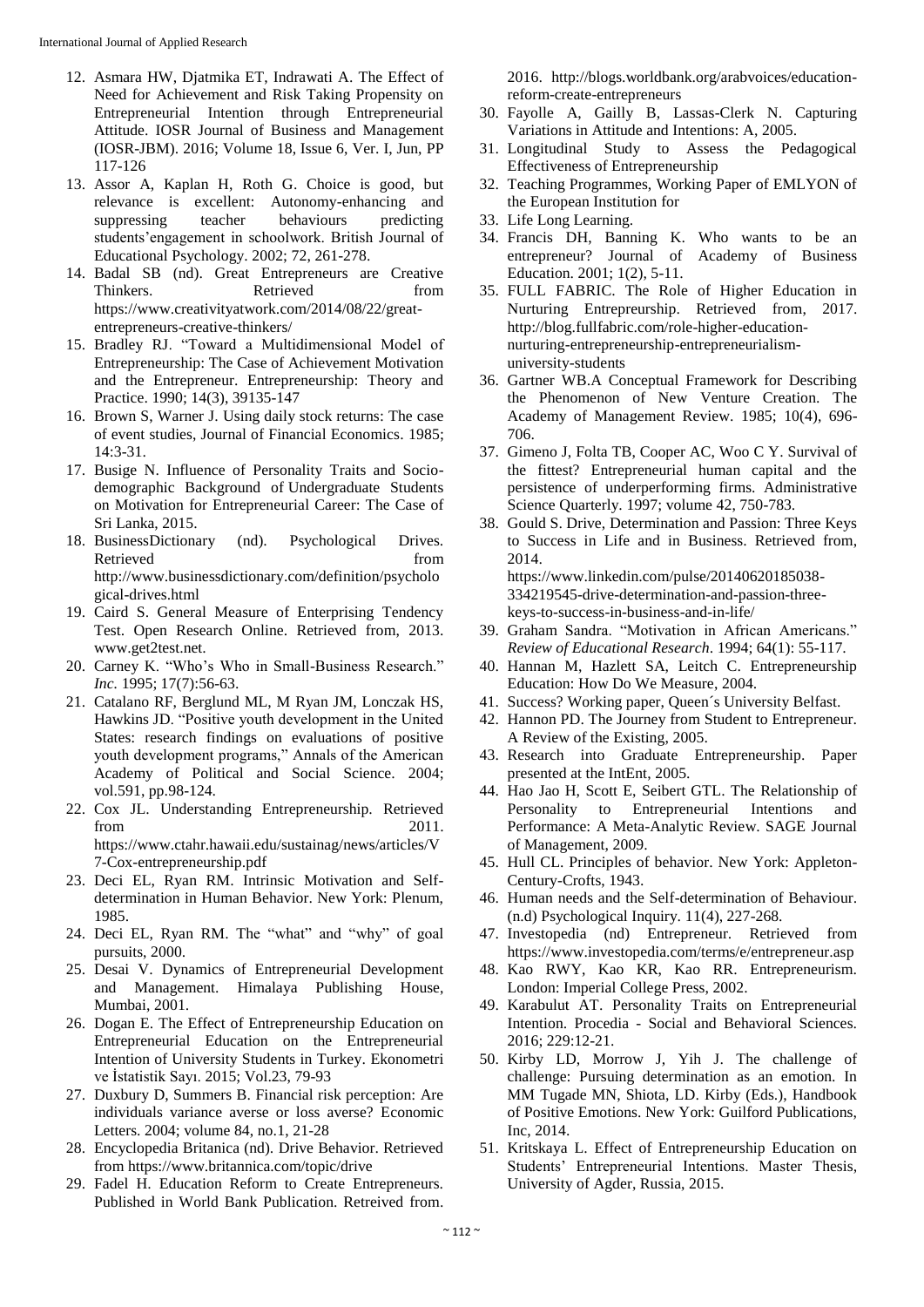- 52. Korunka C, Frank H, Lueger M, Mugler J. The Entrepreneurial Personality in the Context of Resources, Environment, and the Start- up Process -A Configurational Approach. Entrepreneurship Theory and Practice. 2003; 28(1):23-42.
- 53. Landrine H. "Clinical Implications of Cultural Differences: The Referential Versus the Indexical Self. *Clinical Psychology Review*. 1992; 12: 401-415.
- 54. Lee L, Wong PK, Foo MD. Entrepreneurial intentions: The influence of organizational and individual factors. ELSEVIER. 2009.Doi.org/10.1016/j.jbusvent.2009.003.
- 55. Lumpkin GT, Dess GG. Enriching the entrepreneurial orientation construct: A reply to "Entrepreneurial orientation or pioneer advantage." Academy of Management Review. 1996; volume 21, no.3, 605-607.
- 56. Lüthje C, Franke N. The Making of an entrepreneur: Testing a Model of, 2003.
- 57. Entrepreneurial intent among Engineering Students at MIT, R&D Management, 33.
- 58. MacCrimmon KR, Wehrung DA. Taking risks: The management of uncertainty. Auburn: Free Press, 1986.
- 59. Maehr ML, Nicholls JG. "Culture and Achievement Motivation: A Second Look." In N. Warren (Ed.), Studies in Cross-Cultural Psychology. 1980; 2:221-267.
- 60. Manisha, Singh RK. Students Attitude toward Entrepreneurship. Delivered at Fourth International Conference On Recent Innovations in Science Engineering and Management. Retrieved from, 2016. www.conferenceworld.in
- 61. March JG, Shapira Z. Managerial Perspectives on Risk and risk Taking. Management Science. 1987; 33(11):1404-1418.
- 62. Marescha D, Kailerc N, Wimmer-Wurmc B. The impact of entrepreneurship education on the entrepreneurial intention of students in science and engineering versus business studies university programs. International Journal of Technological Forecasting and Social Change. 2015; 104:172-179
- 63. McClelland DC. The Achieving Society. New York: Irvington, 1961.
- 64. Mohd Salleh Hj Din. Pembangunam Keusahawanan: Cabaran kepada pendidikan tinggi. Professor enhancement lecture series Sintok: Universiti Utara Malasia Publishing, 2002.
- 65. Murray H. Explorations in Personality. New York: Oxford University Press, 1938.
- 66. Niham Yildirim, Ozgur Cakir, Olcay Bige Askun. Ready to Dare? A Case Study on Entrepreneurial Intentions of Business and Engineering Students in Turkey, 2016.
- 67. Nishantha B. Influence of Personality Traits and Sociodemographic Background of Undergraduate Students on Motivation for Entrepreneurial Career:The Case of Sri Lanka. Retrieved from, 2015. https://www.scribd.com/doc/12913556/entrepreneurial-Intention.
- 68. Nota L, Soresi S, Ferrari L, Wehmeyer ML. A multivariate analysis of the self-determination of adolescents, Journal of Happiness Studies. 2011; 12:245-266.
- 69. OECD. Understanding Entrepreneurship: Developing Indicators for International Comparisons and Assessments. Retrieved from, 2006. http://www.oecd.org/officialdocuments/publicdisplaydo

cumentpdf/?doclanguage=en&cote=STD/CSTAT(2006 )9.

- 70. Ozaralli N, Rivenburgh NK. Entrepreneurial intention: antecedents to entrepreneurial behavior in the USA and Turkey. Journal of Global Entrepreneurship Research, 2016. doi.org/10.1186/s40497-016-0047-x
- 71. Paderanga CW. Private Sector Assessment, Philippines. Retrieved from 2011. https://www.adb.org/sites/default/files/institutionaldocument/32479/files/psa-philippines-2011.pdf.
- 72. Patel S. What Drives An Entrepreneur? Retrieved from, 2012. www.sujanpatel.com/business/what-drives-anentrepreneur
- 73. Peng Z, Lu G, Kang H. Entrepreneurial Intentions and Its Influencing Factors: A Survey of the University Students in Xi'an China. Creative Education. 2012; Vol.3, Supplement, 95-100.
- 74. Phuong TH, Thanh Trung Hieu TT. Predictors of Entrepreneurial Intentions of Undergraduate Students in Vietnam: An Empirical Study. International Journal of Academic Research in Business and Social Sciences. August 2015; Vol.5, No.8.
- 75. Ramos AM. Entrepreneurial intention among Business Students in Batangas State University. Asia Pacific Journal of Management Research. 2014; Vol.2, No.4.
- 76. Rentschler R. The Role of Cretaivity in Entrepreneurship. Journal of Enterprising Culture. 2010; Volume 18, Issue 01, March.
- 77. Resurrection PF. Determinants of Entrepreneurial Attitudes and Intentions among High School Students in Iligan City, 2011.
- 78. Richards RW. Of Entrepreneurship, its Nature and Nurturing. A presentation to the Search Committee for the chair in Youth-Focused Technological Entrepreneurship at Memorial University of Newfoundland, 1999.
- 79. Robinson PB, Stimpson DV, Huefner JC, Slater J. An attitude approach to prediction of entrepreneurship. *Entrepreneurship Theory and Practice.* 1991; 15(1): 13-31.
- 80. Robinson K (nd). Changing Education Paradigms. Retrieved from, 1991. https://www.ted.com/talks/ken\_robinson\_changing\_edu cation\_paradigms
- 81. Rogan M. How important is Education to Entrepreneurial Development. Published in INSEAD: Knowledge is Power. Retrieved from, 2015. https://knowledge.insead.edu/blog/insead-blog/howimportant-is-education-to-entrepreneurial-development-4164
- 82. Rudhumbu N. Attitudes of Students towards Entrepreneurship Education at Two Selected Higher Education Institutions in Botswana: A Critical Analysis and Reflection. ResearchGate, 2016.
- 83. Salleh M. Pembangunam Keusahawanan: Cabaran kepada pendidikan tinggai. Professor enhancement lecture series Sintok: Universiti Utara Malasia Publishing, 2002.
- 84. Sarasvathy SD. What Makes Entrepreneur Entrepreneurial? Retrieved from, 2015. http://www.effectuation.org/sites/default/files/document s/what-makes-entrepreneurs-entrepreneurialsarasvathy.pdf